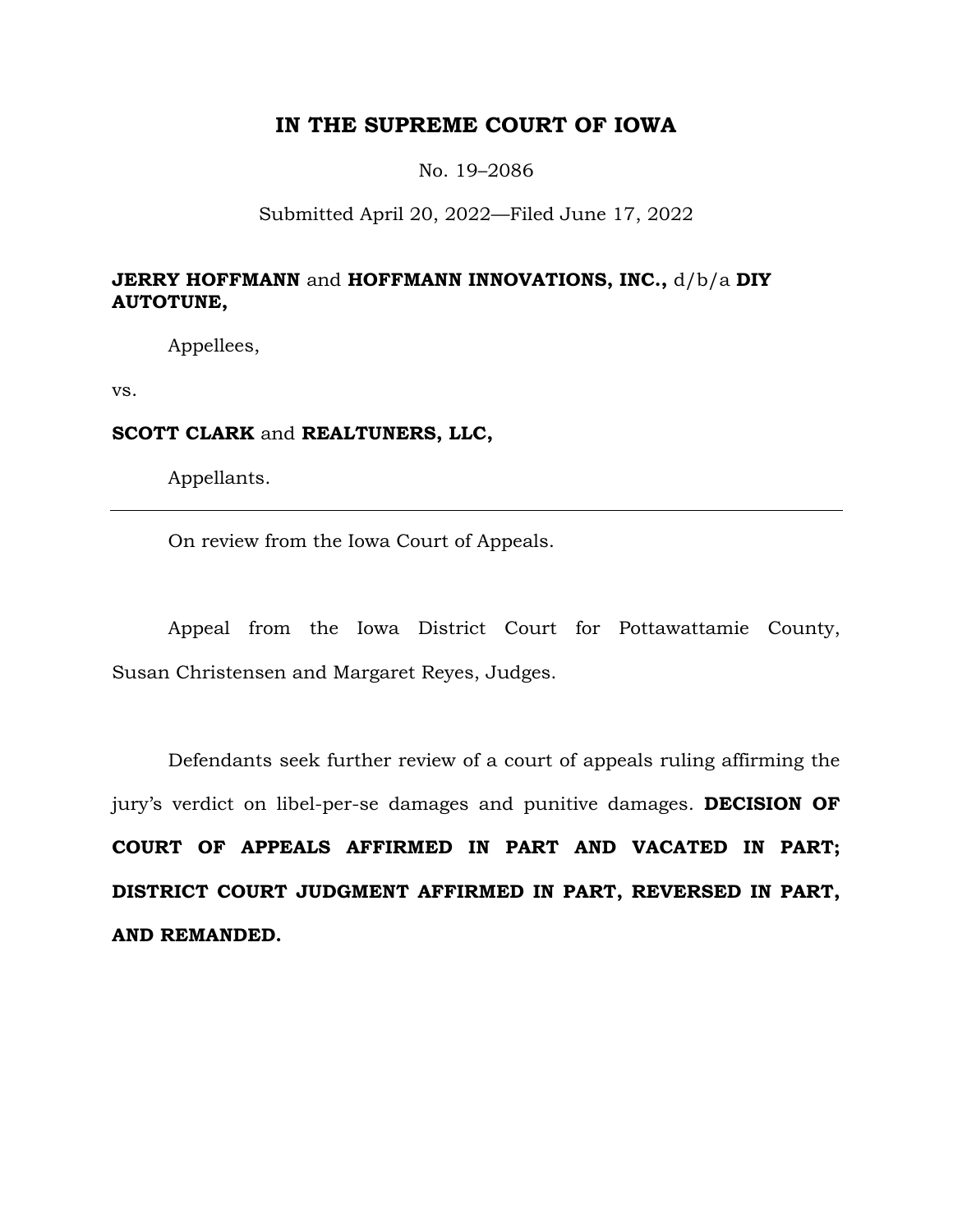McDermott, J., delivered the opinion of the court in which all participating justices joined. Christensen, C.J., took no part in the consideration or decision of the case.

Matthew G. Sease (argued) and Kylie E. Crawford (until withdrawal) of Sease & Wadding, Des Moines, for appellants.

Seth N. Katz (argued) of Shepherd Law, LLC, Atlanta, Georgia, and Robert M. Livingston of Stuart Tinley Law Firm, LLP, Council Bluffs, for appellees.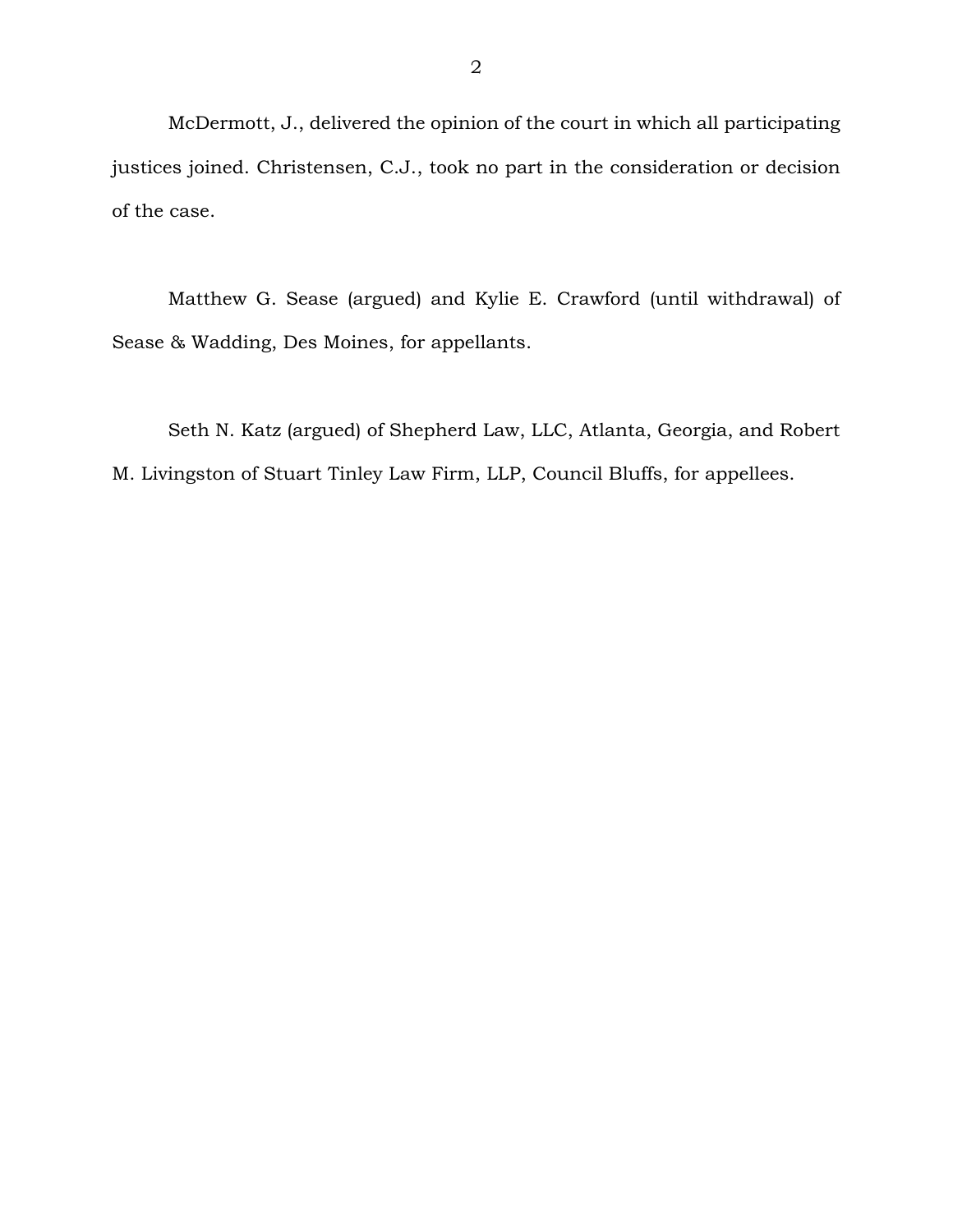#### **McDERMOTT, Justice.**

A jury awarded Hoffmann Innovations, Inc., and its owner Jerry Hoffmann \$11 million in compensatory and punitive damages against a fired employee, Scott Clark, and his new competing company based mainly on defamatory statements that Clark made on social media, online forums, and in podcasts. During the course of the litigation, the district court sanctioned Clark for violating a consent order that prevented both sides from making any statements about one another—particularly online statements—outside the litigation. But the court's contempt orders and sanctions for Clark's violations of the consent order didn't stop Clark from continuing to disparage Hoffmann. After several failed attempts to secure compliance with increasing sanctions, the court struck Clark's pleadings—most importantly, his answer and affirmative defenses. Without any defense pleaded to the petition's claims, trial proceeded on the only outstanding issue: the amount of damages.

Clark and his business appealed the \$11 million verdict, arguing principally that the district court erred in striking their pleadings and that the verdict was excessive. We transferred the case to the court of appeals, which affirmed the district court's judgment. Clark and his business sought further review, which we granted.

I.

Jerry Hoffmann is the CEO and part-owner of Hoffmann Innovations, Inc., a Georgia-based corporation that does business as DIY AutoTune. The company provides products and training for do-it-yourself "car tuning," a general term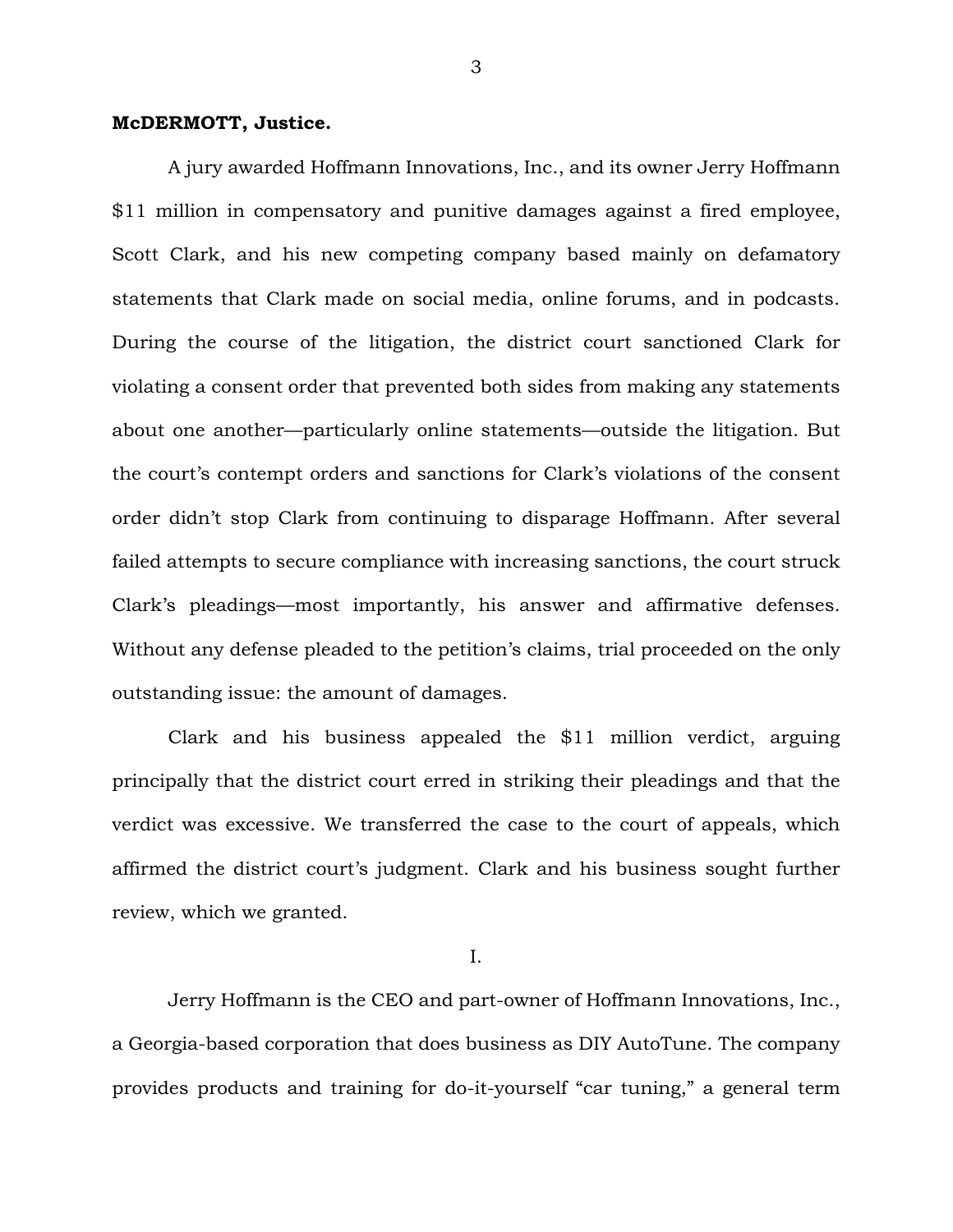that refers to modifications to improve the appearance, performance, or handling of a vehicle from its original design. Hoffmann Innovations during times relevant to this case employed around twenty people. Clark was hired based on his acknowledged car tuning abilities. At Hoffmann Innovations, he conducted tuning classes for Hoffmann's customers on how to use Hoffmann's highest-end products, all in an effort to "create an army" of tuning enthusiasts who knew how to use the company's offerings. Clark also performed engine tuning for Hoffmann Innovations' sponsored racers. Clark signed a noncompete agreement with Hoffmann Innovations that prevented him from owning or managing any competing entity for two years after ending employment and that prevented him from disclosing any of Hoffmann Innovations' confidential business information or trade secrets.

Hoffmann fired Clark in August 2016, about a year and a half into Clark's tenure with Hoffmann Innovations, citing workplace misconduct and insubordination. Hoffmann claimed that Clark had conducted secret training classes using Hoffmann Innovations' products and materials and kept the profits for himself. Hoffmann recorded the phone call when he fired Clark. During the call, Clark requested a severance package and suggested that if he didn't receive one, he might make a "social media stink." About seven months after he was fired, Clark created his own entity, RealTuners, LLC, which would compete with Hoffmann Innovations' tuning classes.

In July 2017, Hoffmann and Hoffmann Innovations sued Clark and RealTuners for defamation, civil extortion, breach of the employee duty of loyalty,

4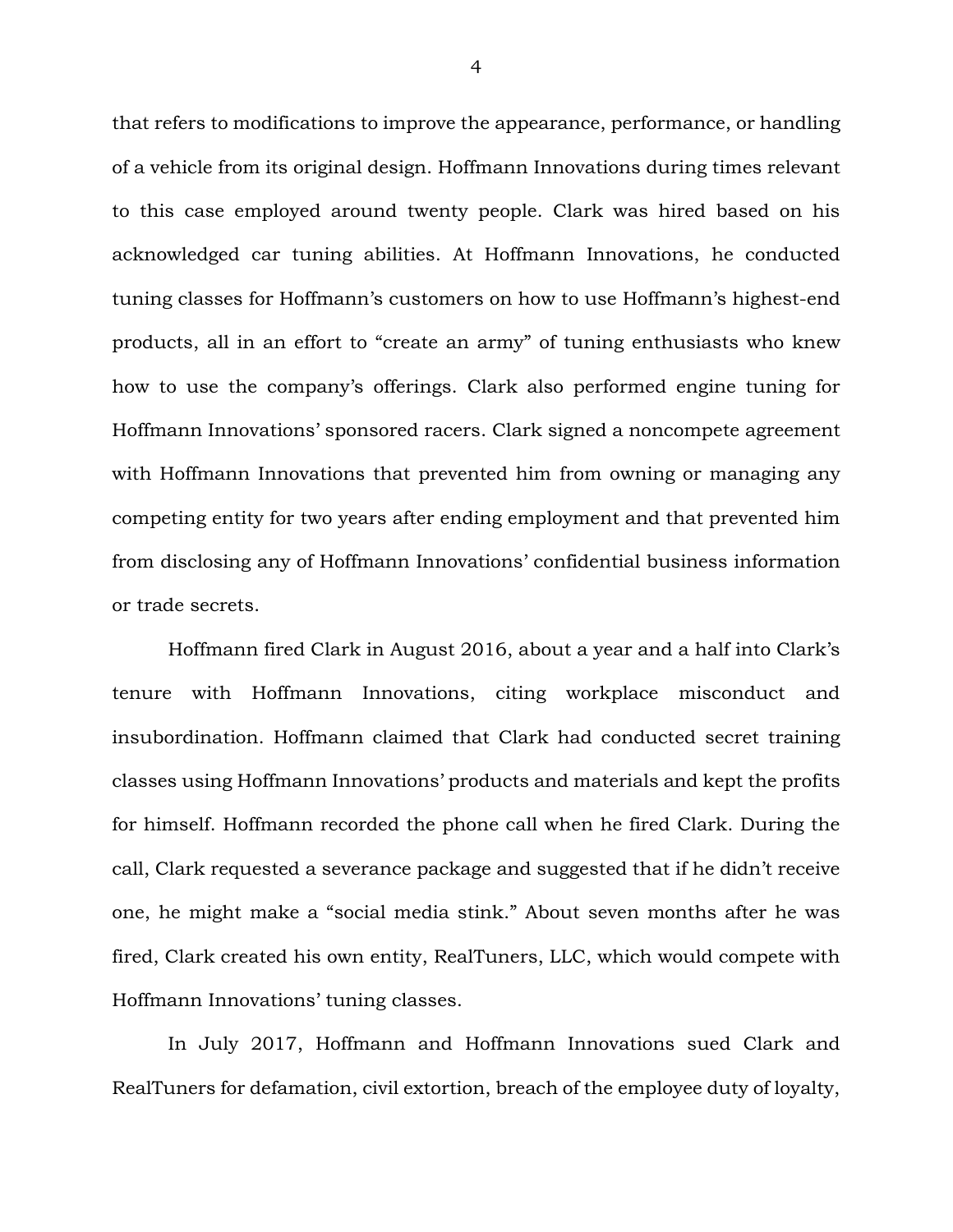breach of contract, and unjust enrichment. Clark's and RealTuner's answer denied these claims; asserted an affirmative defense that the statements were truthful; counterclaimed for defamation, intentional interference with prospective business advantage, and invasion of privacy (false light); and requested an injunction.

About six months into the lawsuit, the parties jointly moved for the court to enter a consent order—an order from the court based on the voluntary agreement of the parties to be bound—in an attempt to prevent further harm to either side should one make defamatory statements about the other. By its terms, the order prevented either party

from making any disparaging or critical statements, express or implied, regardless of truth or falsity, in any form, written or oral (including but not limited to emails and online statements/postings), about an adverse Party to this case, to anyone (other than counsel and the Court). This applies to all statements about the Parties, including but not limited to about their businesses, owners and employees, their capabilities, their services, their reputation, their products, their methods of operation and business practices, their customers, their policies and/or business partners.

The consent order also prevented the parties from providing a platform for third parties to make disparaging comments about the other party and from filing any new complaints against each other. And finally, the order instructed that if they were asked by a third party about the other's abilities, products, employees, or services, they would respond, "I cannot comment. The Parties are involved in litigation." The order stated that a violation of its terms may result in sanctions, including reasonable attorney fees.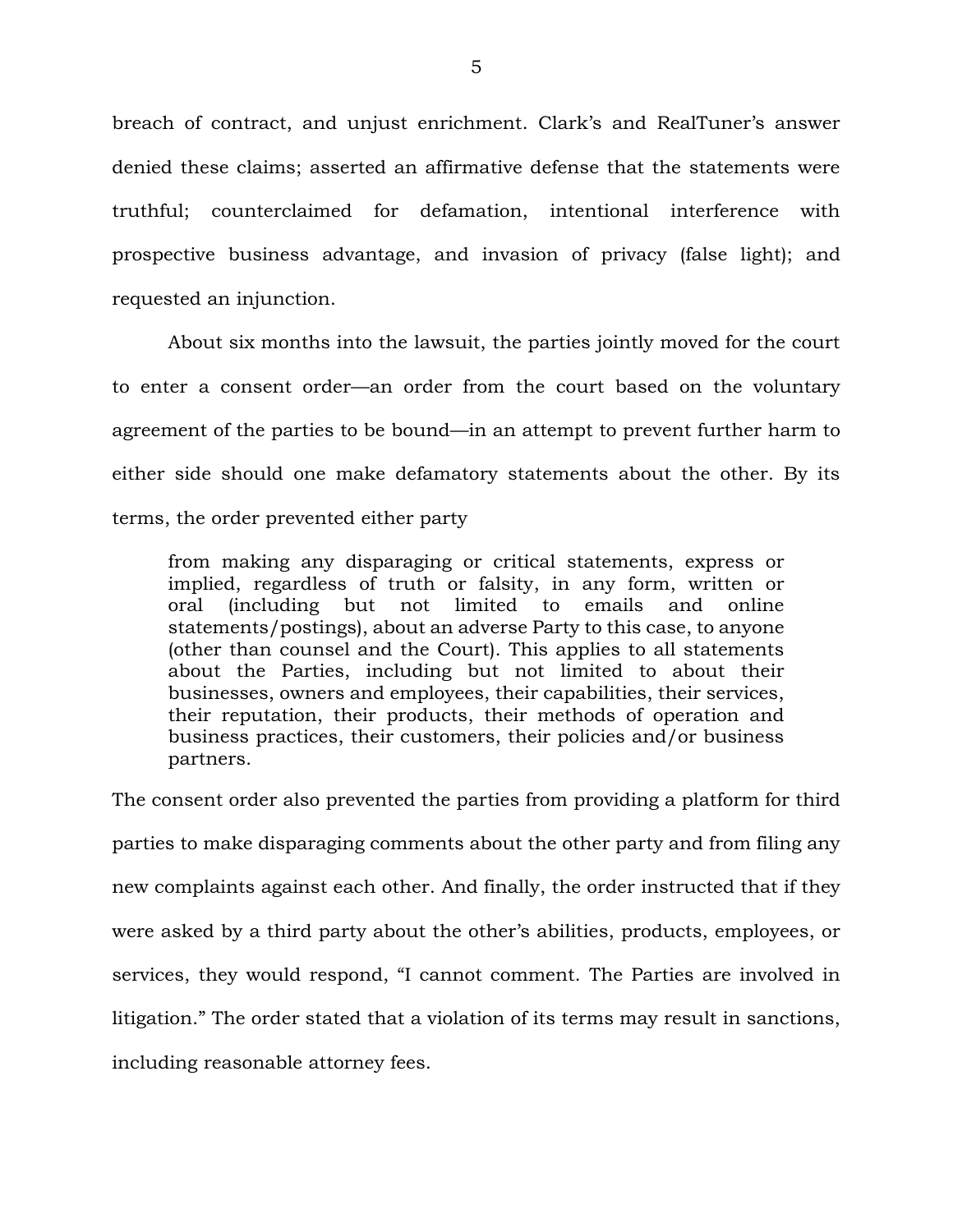Starting within about two months of the court's entry of the consent order, Hoffmann and Hoffmann Innovations started bringing separate motions for sanctions against Clark and RealTuners for violations of the consent order twelve in total over the next year. Most of the motions alleged that Clark or RealTuners made disparaging statements on Facebook about Hoffmann personally, Hoffmann Innovations' products, Hoffmann Innovations' business practices, and even the judges assigned to the case. One day after Hoffmann and Hoffmann Innovations' second motion for sanctions, Clark's attorney moved to withdraw from the case, citing a breakdown in the attorney–client relationship. The court of appeals opinion in this case provides a detailed summary of each of the motions for sanctions. *Hoffmann v. Clark*, No. 19-2086, 2021 WL 1907746, at \*3–11 (Iowa Ct. App. May 12, 2021).

Clark proceeded pro se for a time, representing himself on about a half-dozen motions for sanctions and several contempt proceedings for violating the district court's orders. A pattern developed in which Clark would agree at a sanctions hearing to stop posting comments in violation of the consent order, and then shortly thereafter would post on social media or racing industry forums that Hoffmann Innovations' products were faulty or that Hoffmann was paying people to lie about the products. Some of Clark's more egregious violations over the year include the following:

• Filing a petition for civil protection against Hoffmann in Iowa claiming that Clark and his fiancée feared Hoffmann (who lived in Georgia); a filing that the district court suggested contained falsified evidence.

6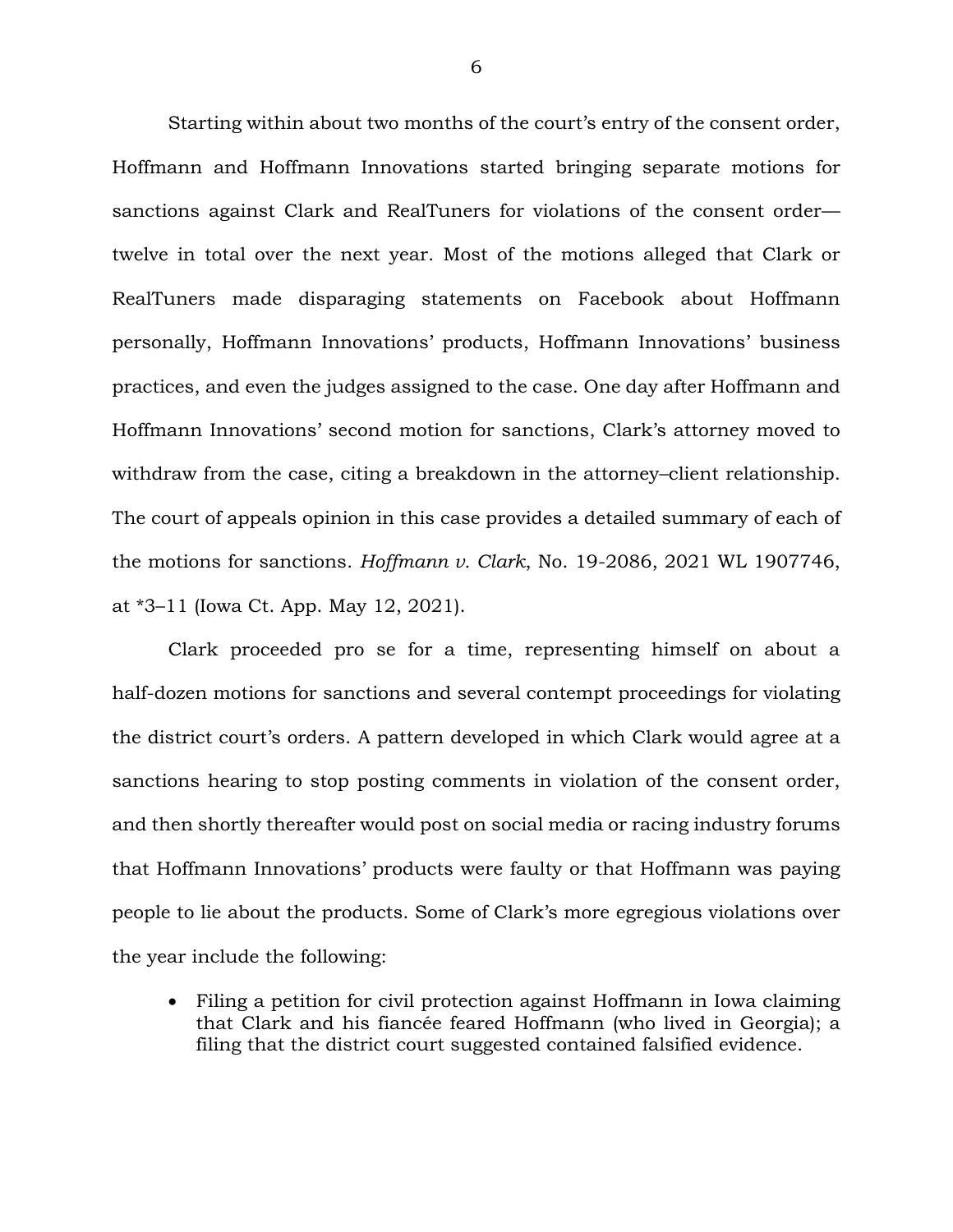- Referring to Hoffmann Innovations' products and stating, "Nothing sucks worse than shooting the dice on a \$1200 box except when tech support is ordered to lie to you about the problem."
- Selling "Free RealTuners" t-shirts online and stating about the litigation, "The other parties all are involved in this because they are actively communicating with my customers in an effort to steer business away from us. All of those businesses accept royalties from diy [Hoffmann Innovations] sales and all were aware of product problems but kept quiet in order to keep royalties flowing. . . . According to what Jerry Hoffmann has told me while employed there."
- Stating that "[t]his is a story about big money trying to silence a whistle blower. Do you know what can happen when your fuel injectors are locked open on a running engine? A couple people discovered the hard way and I'll be talking about that."
- Making statements suggesting that the judge had been paid by Hoffmann's lawyers to rule against him.
- Posting a link to the district court judge's personal Facebook page and referring to her as a "social media starlet."

After Hoffmann's fourth motion for sanctions and after the court had held two other hearings for sanctions, the court sanctioned Clark by striking his answer and counterclaims. With his answer and counterclaims struck, Hoffmann's allegations in the petition were deemed admitted, and the only remaining issue for trial was Hoffmann's and Hoffmann Innovations' damages.

The district court also ruled that Clark had committed a bevy of discovery violations for refusing to turn over social media information from his personal, business, and two alias accounts. The district court held Clark in contempt at least six times. He was repeatedly fined and, several times, even sentenced to jail for his contempt: once for thirty days, once for an indefinite term until he complied with discovery, and once for sixty days. Indeed, Clark failed to appear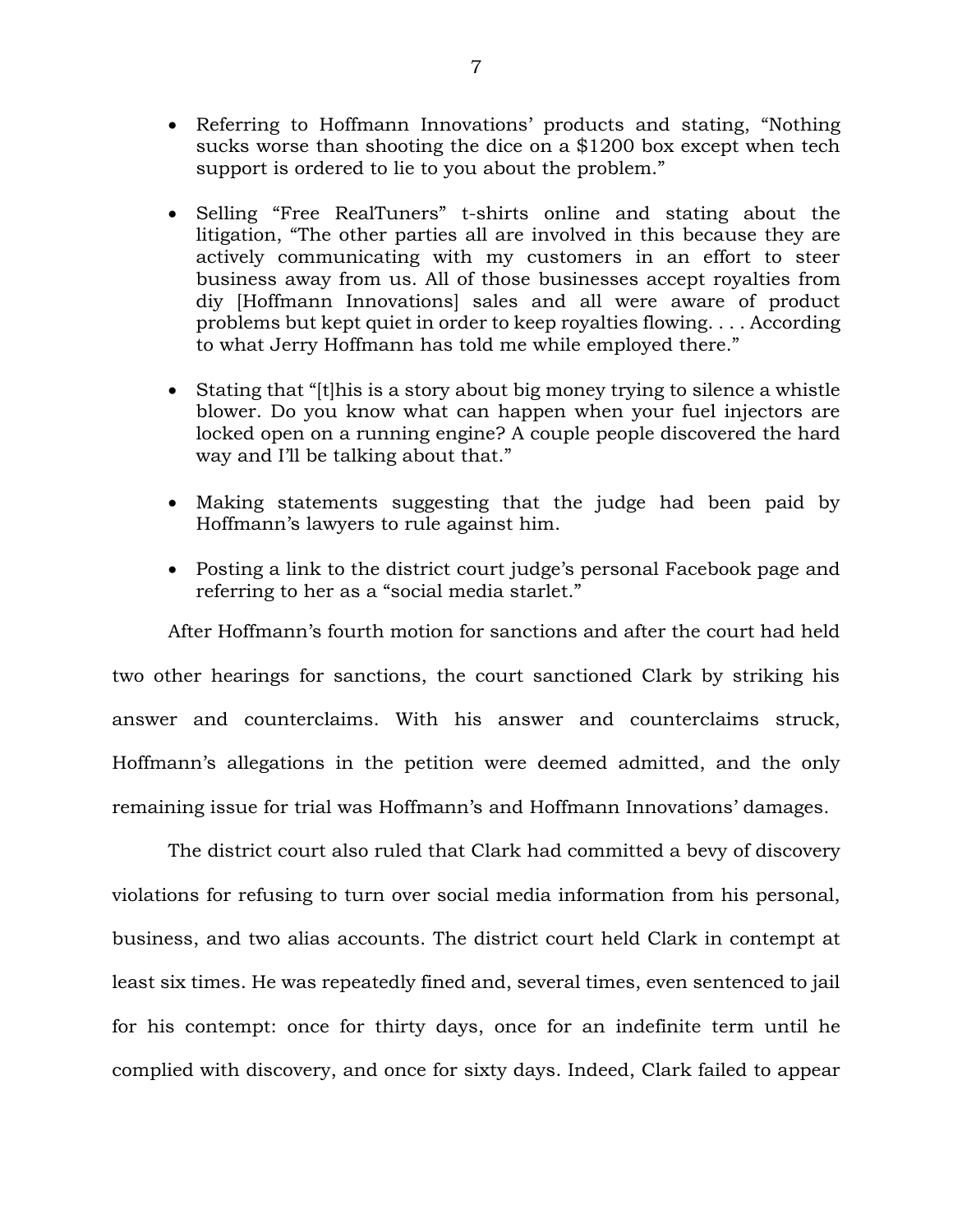at a hearing because he feared incarceration. He stated that he needed to leave Iowa and posted online that it was "because some shady judges, lawyers, and a hyper-wealthy stalker who believes Jesus told him to kill me, are winning." This caused the court to issue a warrant for his arrest. Clark never paid any of the fines or attorney fees for his court-ordered sanctions.

Before trial, the plaintiffs submitted with their proposed jury instructions a list of "undisputed facts for trial" from the facts in the petition. Over an objection from Clark's new lawyer at trial, the district court read these facts to the jury and later provided them to the jury with the jury instructions. Hoffmann also filed, and the court granted, a motion in limine to prevent Clark from presenting any evidence of a defense, any misconduct by the plaintiffs, any of his own damages, any statements about the parties' wealth or success, and the fact that his answer and counterclaim were struck.

The district court held a three-day jury trial. Clark's lawyer attended, but Clark didn't attend any part of it. Hoffmann testified at trial about Clark's conduct and the impact it had both on him personally and on Hoffmann Innovations' business. Hoffmann testified that he was seeking damages to his company's reputation for \$4.5 million, which he based on the company's growth rate in the years immediately before Clark had started defaming him. But Hoffmann clarified on cross-examination that his \$4.5 million damages calculation was based on gross revenues and not lost profits. Neither Hoffmann nor Clark introduced Hoffmann's tax returns to show profits and losses. Hoffmann testified that there were "countless customers that would post on

8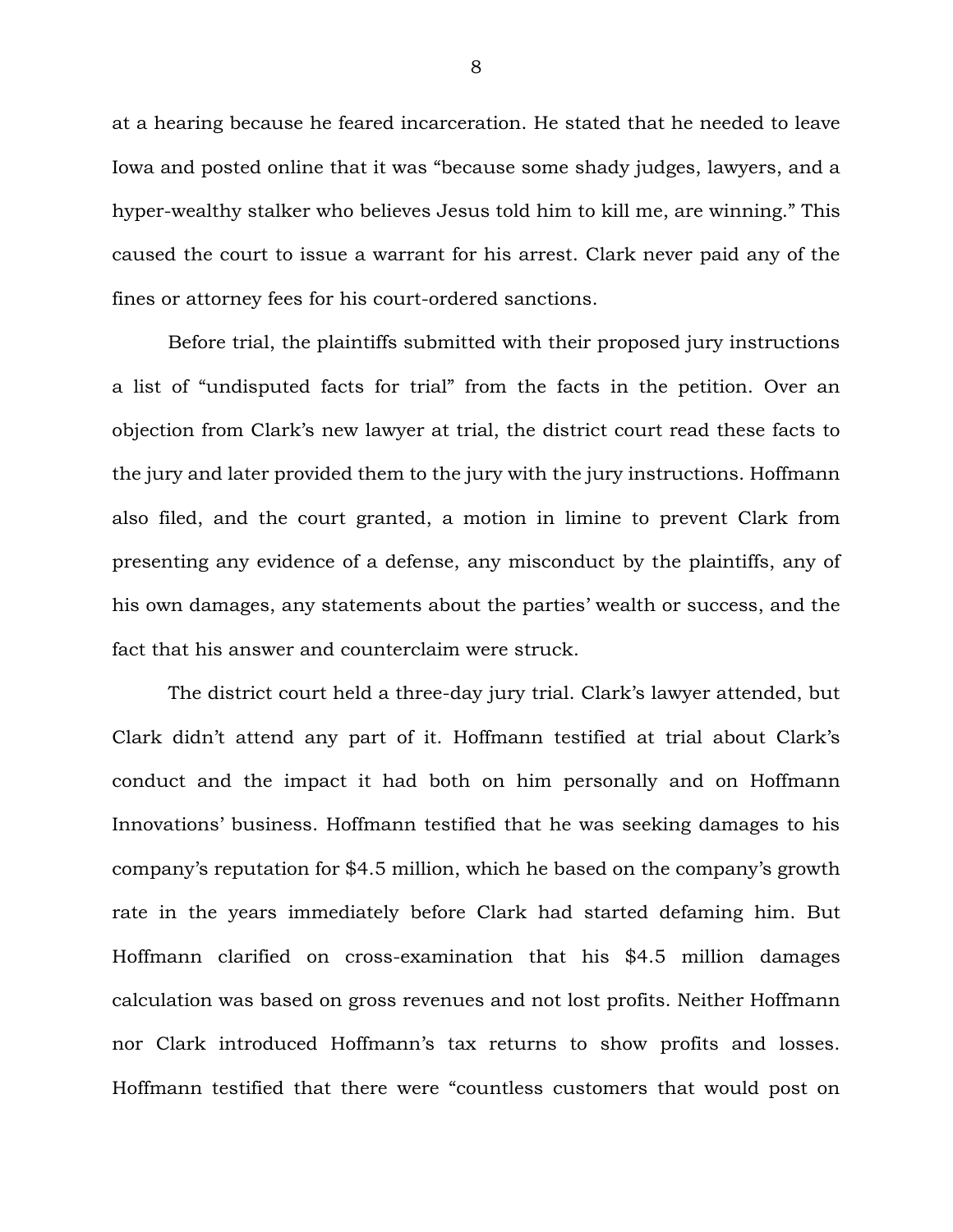Facebook" saying "they would never buy from [Hoffmann] again" and that they "used to buy from [Hoffmann] all the time and [they] never will again." He said he lost business relationships, giving an example of one in particular that Hoffmann believed would have created \$250,000 in additional revenue, 40% of which would have been profit. Hoffmann also testified that, because of Clark's postings falsely accusing him of manufacturing dangerous products (including products that could catch fire) and of placing profits ahead of product safety, his employees were consistently diverted from their regular duties to responding to customer product returns.

Hoffmann also requested \$1 million for damage to his personal reputation. When asked how he arrived at that number, Hoffmann responded, "That's a hard number to come up with in some sense; right? I mean, how much do you value your reputation?" Continuing, he answered, "What's your name worth, and how do you put a number on that? I don't know. I had a—I had a good name."

Clark's attorney attempted to question Hoffmann about a felony conviction, illegal drug use, Clark's favorable statements about Hoffmann's products, whether Hoffmann Innovations' products had ever failed, and whether Hoffmann ever tried to "strike back" at Clark. The court prevented Clark's cross-examination on these issues after objections from Hoffmann's counsel based on Hoffmann's motion in limine on these subjects. Clark's attorney was permitted to ask Hoffmann whether his products ever started a fire or whether customers complained about the products starting a fire, and Hoffmann responded "no" to both questions. Hoffmann also conceded on cross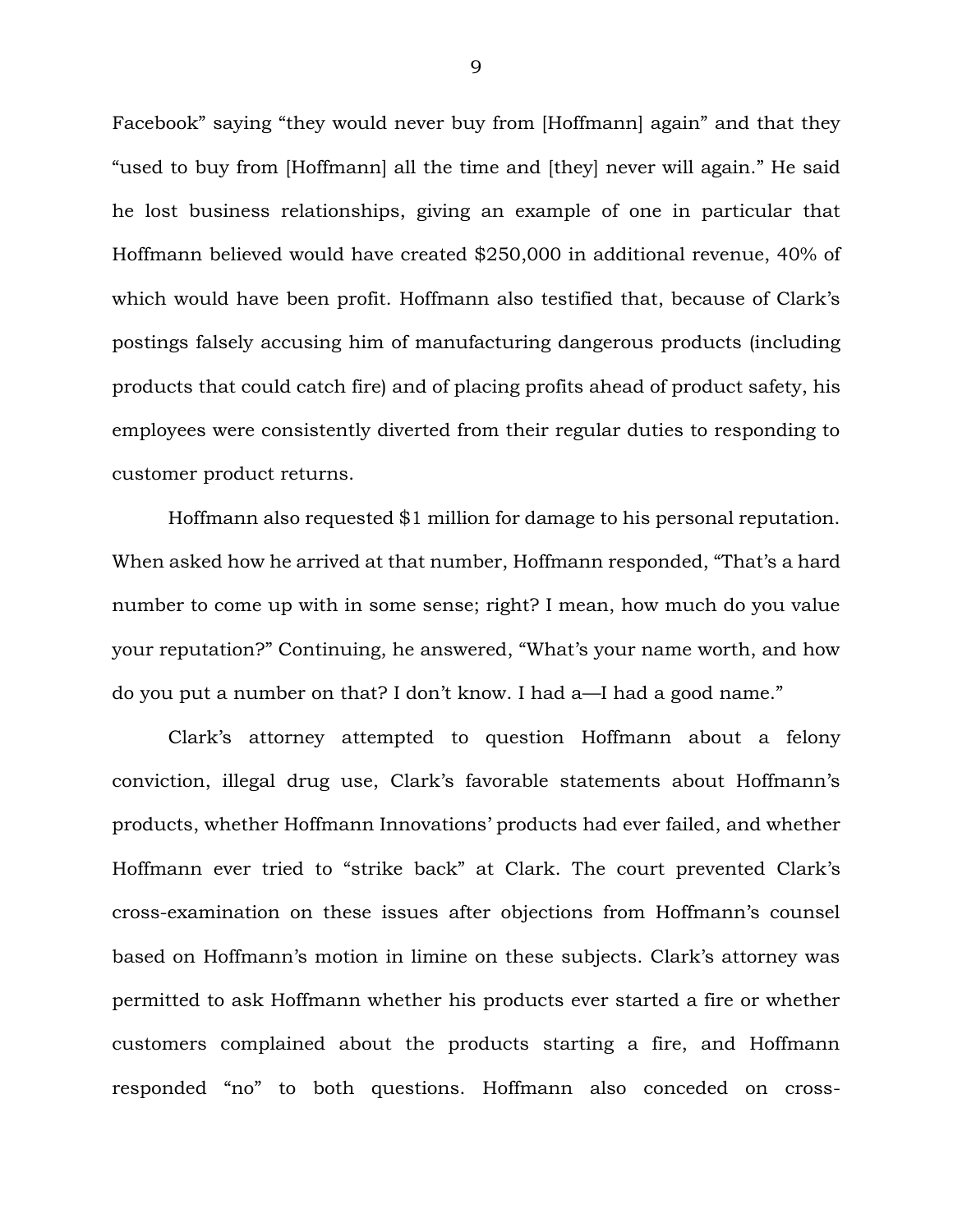examination that there were at least some people who didn't believe Clark's statements.

Hoffmann's wife also testified about the effect Clark's conduct had on her husband, including the violations of the consent order. Clark presented no evidence to rebut Hoffmann's damages claims aside from his attempts to question Hoffmann about a felony conviction or Hoffmann's allegedly faulty products.

The court granted Hoffmann's motion for a directed verdict for each cause of action and instructed the jury to decide only the question of damages. The court also permitted a spoliation instruction based on evidence that Clark had failed to turn over requested discovery materials. The jury awarded damages in roughly the amounts Hoffmann requested. It awarded Hoffmann personally \$500,000 from Clark and \$500,000 from RealTuners for libel per se (\$1 million total). The jury awarded Hoffmann Innovations \$2,060,250 from Clark and the same amount from RealTuners (\$4,120,500 total). The remaining compensatory damages were for Hoffmann Innovations against Scott Clark: \$27,000 for breach of fiduciary duty, \$102,500 for breach of contract, and \$250,000 for civil extortion. The jury thus awarded a total of \$5.5 million in compensatory damages. The jury also awarded punitive damages against Clark for \$2 million and against RealTuners for \$3.5 million. The total verdict came to \$11 million. The district court also granted the plaintiffs' request for common law attorney fees (awarded despite no contractual or statutory provision for such fees) for \$210,743.21.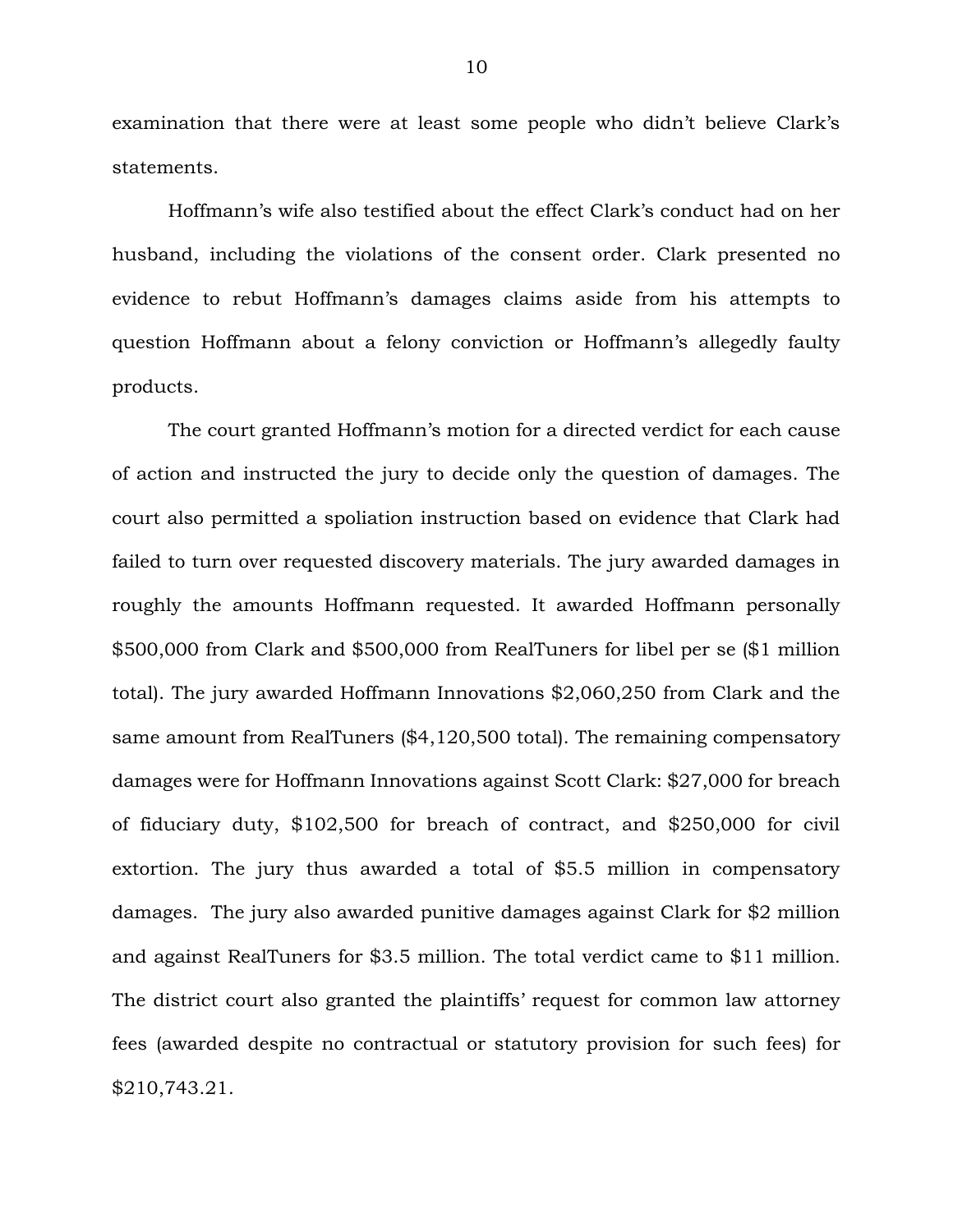On appeal, Clark and RealTuners argue that the district court abused its discretion by striking their answer and counterclaims, reading the one hundred admitted facts to the jury, restricting their ability to introduce evidence to refute Hoffmann's damages, refusing to grant a new trial or remittitur for an excessive verdict, and awarding common law attorney fees. Clark also argues that there was insufficient evidence for the jury's calculations of damages for civil extortion and libel per se in particular.

The court of appeals affirmed the district court on each issue presented. Clark and RealTuners requested further review of the court of appeals ruling, which we granted.

#### II.

We have the discretion to choose which issues we decide on further review. Iowa R. App. P. 6.1103(1)(*d*). We will address the issue of whether the libel per se and punitive damage awards were excessive and, if so, whether a new trial or remittitur is the appropriate remedy. The court of appeals decision stands as the final judgment on all other issues raised on appeal. *See Holmes v. Pomeroy*, 959 N.W.2d 387, 389 (Iowa 2021).

#### A.

Defamation generally comes in two types: libel and slander. Libel is a defamatory statement expressed in writing or some other fixed medium. *Bauer v. Brinkman*, 958 N.W.2d 194, 198 (Iowa 2021). Slander is a defamatory statement expressed in spoken words. *Id.* Libel claims come in two types: libel *per quod* and libel *per se*. Libel per quod requires an audience to "refer to facts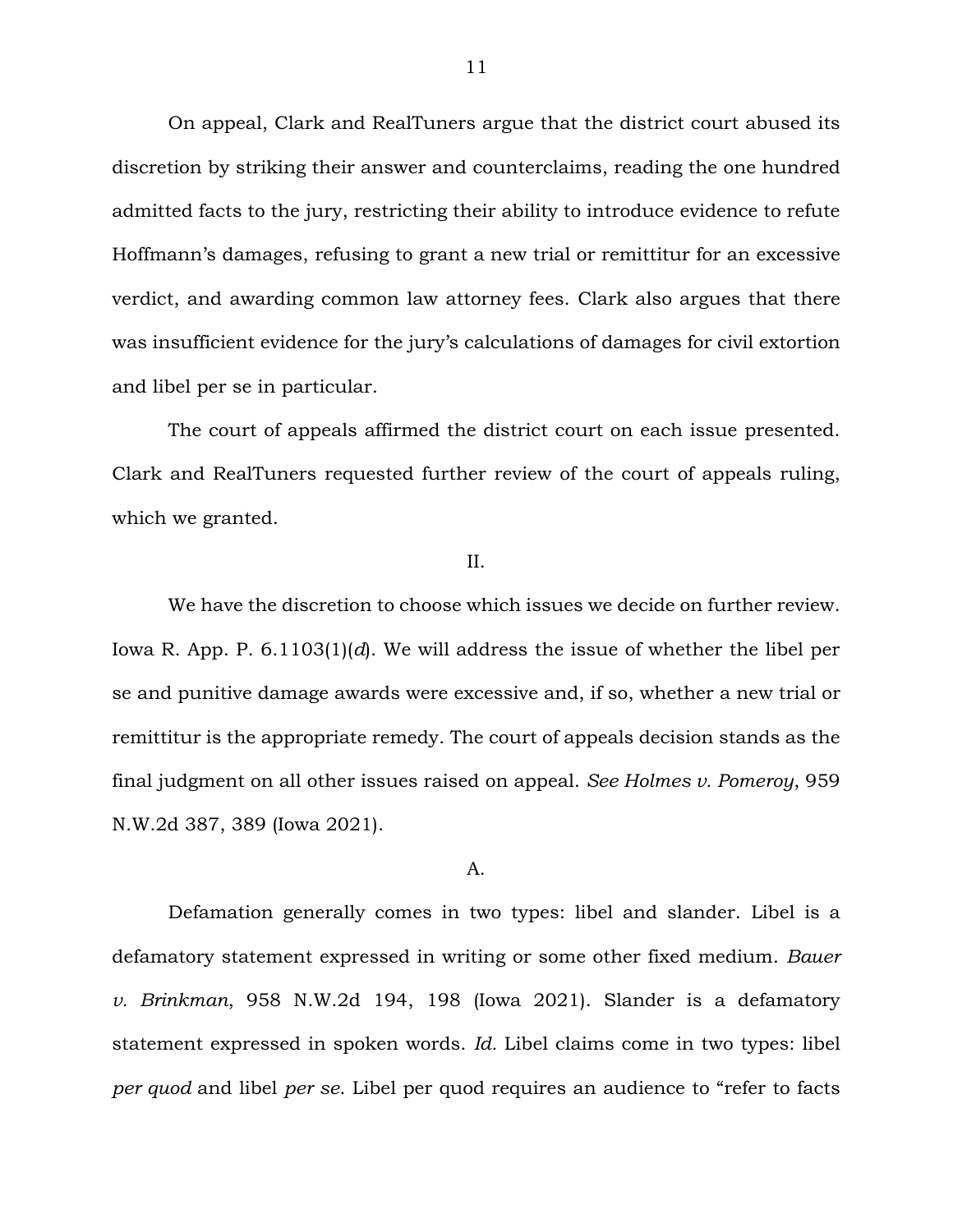or circumstances beyond the words actually used to establish the defamation." *Johnson v. Nickerson*, 542 N.W.2d 506, 510 (Iowa 1996). For libel per quod, the defamatory nature of the statement isn't immediately apparent and requires some other fact to reveal it. *See id.* A plaintiff in a libel per quod action bears the burden to prove that they suffered some sort of reputational damage from the statement. *Bierman v. Weier*, 826 N.W.2d 436, 444 (Iowa 2013).

Libel per se, on the other hand, refers to statements "of such a nature, whether true or not, that the court can presume as a matter of law that their publication will have libelous effect." *Vinson v. Linn-Mar Cmty. Sch. Dist.*, 360 N.W.2d 108, 116 (Iowa 1984). These are statements that, on their face, have an obvious defamatory character. For example, publishing "Doe is an embezzler" might be an example of libel per se. *See Brown v. First Nat'l Bank of Mason City*, 193 N.W.2d 547, 551–53 (Iowa 1972). Statements that are libelous per se "have 'a natural tendency to provoke the plaintiff to wrath or expose him to public hatred, contempt, or ridicule, or to deprive him of the benefit of public confidence or social intercourse.' " *Schlegel v. Ottumwa Courier*, 585 N.W.2d 217, 222 (Iowa 1998) (quoting *Johnson*, 542 N.W.2d at 510).

Plaintiffs are not required to prove damages for defamation per se. *Rees v. O'Malley*, 461 N.W.2d 833, 839 (Iowa 1990). Defamation per se is thus "an oddity of tort law" because it "allows recovery of purportedly compensatory damages without evidence of actual loss." *Gertz v. Robert Welch, Inc.*, 418 U.S. 323, 349 (1974).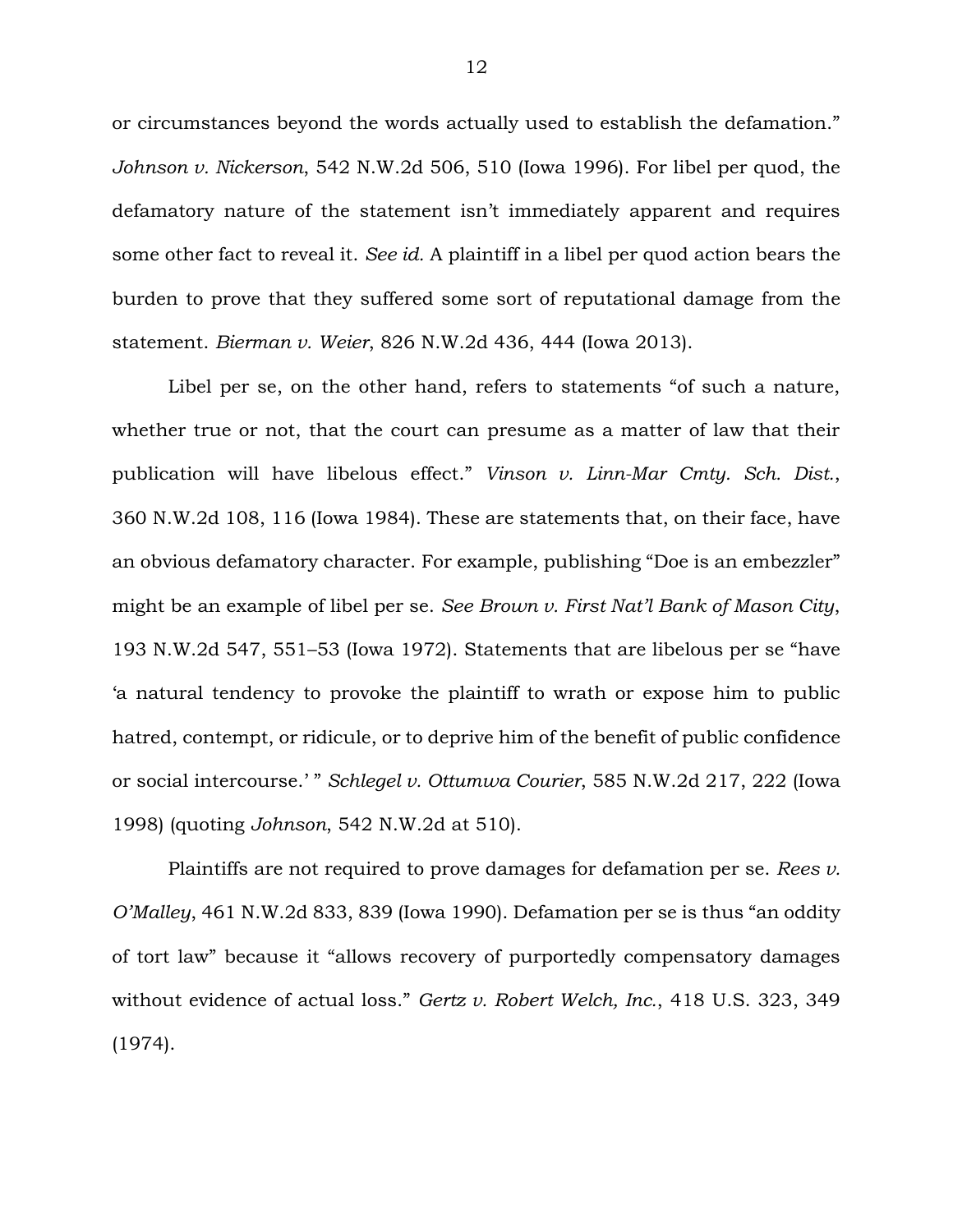In *Bierman v. Weier*, the defendants argued that we should require plaintiffs in all defamation cases to prove falsity, fault, and damages to reputation based on "the rise of the Internet and electronic publishing." 826 N.W.2d at 448. We declined to do so, finding "libel per se remains a useful rule in an area where it is often difficult for a plaintiff to prove actual damages." *Id.* at 454. We noted that "[i]n our present-day world, accusations can be spread quickly and inexpensively," and thus "libel per se plays a useful role in helping to keep our social interactions from becoming ever more coarse and personally destructive." *Id.* at 455.

While we presume damages and will impose no burden on the plaintiff to prove damages for libel per se, we've also stated that "evidence of reputation and extent of publication *is* necessary so that a jury can determine the extent of injury." *Rees*, 461 N.W.2d at 839 (emphasis added). In *Rees v. O'Malley*, we approvingly cited a published court of appeals decision that found "damages may not be awarded based upon the defamatory material alone and no other evidence" and must rest on evidence such as the nature of the plaintiff's reputation prior to the defamation and the extent of publication of the defamatory statements. *Id.* (citing *Kelly v. Iowa State Educ. Ass'n*, 372 N.W.2d 288, 300 (Iowa Ct. App. 1985)); *accord Lara v. Thomas*, 512 N.W.2d 777, 786 (Iowa 1994). Further back our own court, in *Brown v. First National Bank of Mason City*, said that recovery under a claim for libel per se "is limited to those damages which were a natural and probable consequence of the original libel or

13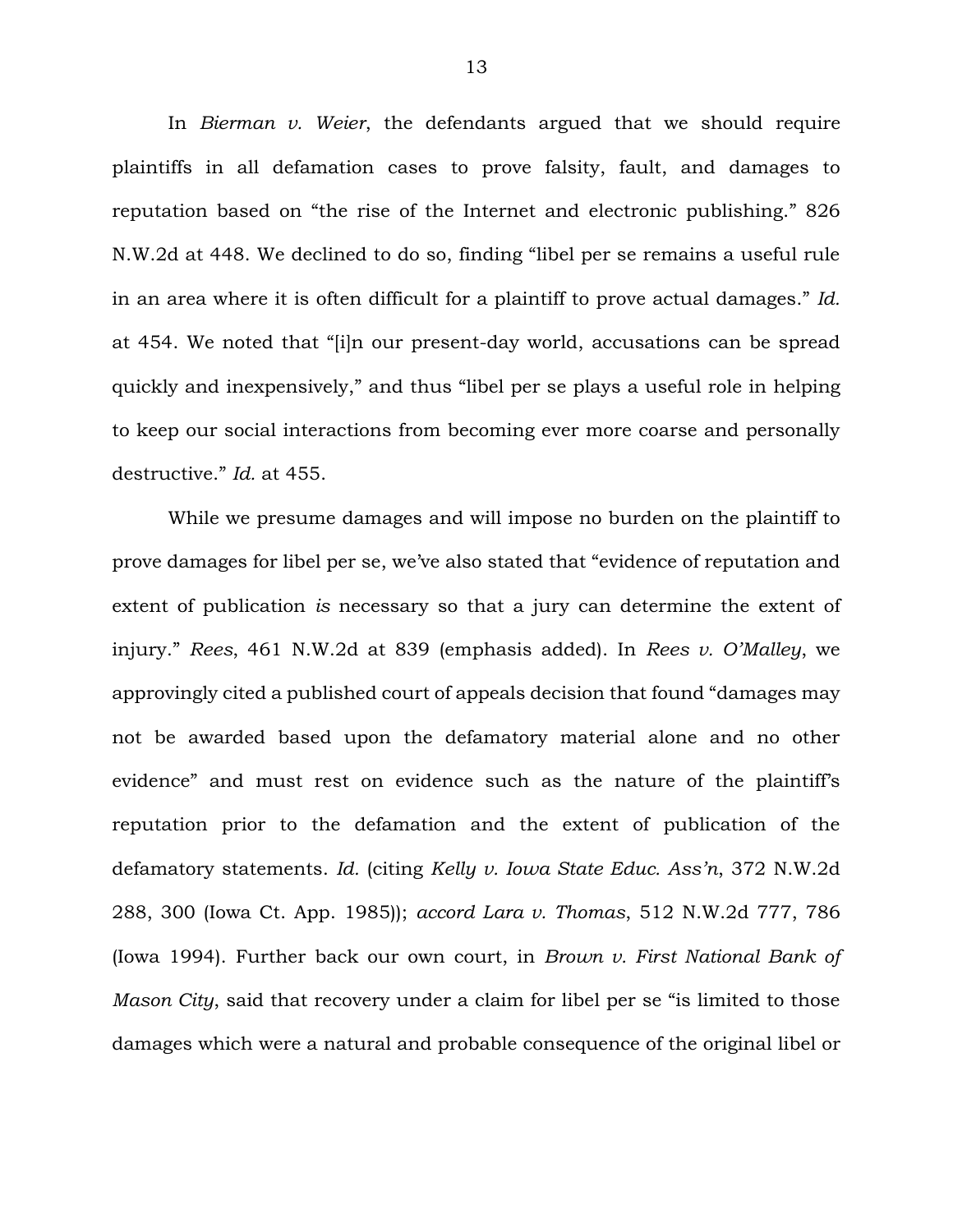its repetition or republication." 193 N.W.2d at 555; *accord Wilson v. IBP, Inc.*, 558 N.W.2d 132, 140 (Iowa 1996) (en banc).

Yet our cases also include statements that might seem to suggest no such requirement for any evidence of the nature or extent of publication or harm. In *Schlegel v. Ottumwa Courier*, we stated that "the jury is allowed to award substantial damages *without* the necessity of the plaintiff proving actual damage to reputation" and that "damage to reputation is conclusively presumed from the publication of the libel." 585 N.W.2d at 222 (emphasis added). Commentators have noted the law in this area is confusing and courts have muddied the waters by blending terms. *See* 2 Rodney A. Smolla, *Law of Defamation* § 7:1, Westlaw (2d ed. updated May 2022) [hereinafter *Law of Defamation*]; Julie C. Sipe, *"Old Stinking, Old Nasty, Old Itchy Old Toad": Defamation Law, Warts and All (A Call for Reform)*, 41 Ind. L. Rev. 137, 152 (2008) ("Whether a case involves libel or slander, per se or per quod, there is at least one more conundrum in defamation law: when may damages be presumed?").

The Restatement offers a useful way of thinking about libel per se damages to reconcile our seemingly disparate treatments in cases. It describes *special* damages, which result from "the loss of something having economic or pecuniary value," and *general* damages, which are "imposed for the purpose of compensating the plaintiff for the harm that the publication has caused to his reputation," including emotional damages. Restatement (Second) of Torts § 621 cmt. *a* (Am. L. Inst. 1977) [hereinafter Restatement]; *see also id.* § 569 cmt. *c* (discussing constitutional requirements related to special damages).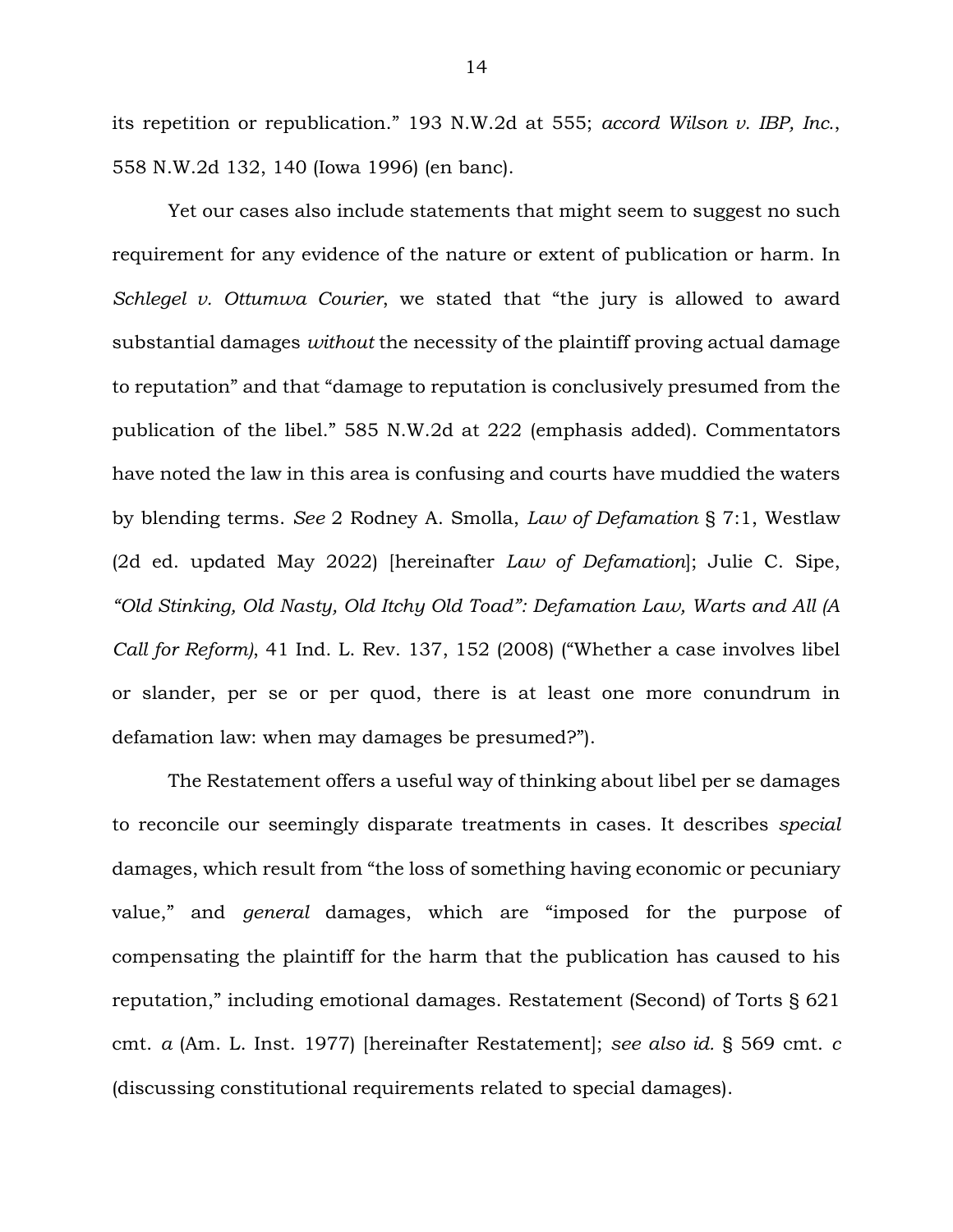In a libel per se claim, *general* damages are the "presumed" damages. *See id.* § 621 cmt. *a*. General damages must still relate to the actual harm caused by the publication, but the amount of damage to reputation is usually left in the jury's discretion. *Tathwell v. City of Cedar Rapids*, 97 N.W. 96, 97 (Iowa 1903). Although plaintiffs aren't required to prove *special* damages to recover for libel per se—because they may recover presumed *general* damages—plaintiffs must still prove special damages if they wish to recover special damages. *Vojak v. Jensen*, 161 N.W.2d 100, 107 (Iowa 1968) ("General damages are presumed and special damages need not be shown when a publication is libelous per se."), *abrogated on other grounds by Barreca v. Nickolas*, 683 N.W.2d 111, 119 & n.5 (Iowa 2004); *Simons v. Harris*, 245 N.W. 875, 876 (Iowa 1932) ("The language shown to have been used is slanderous per se, which means it is slanderous without proof of special damages."). Put another way, special damages are not presumed damages, nor are they a necessary element of recovery for libel per se.

#### B.

Having clarified the proof required for the different species of libel per se damages, we analyze whether the amounts awarded by the jury were excessive. "When we review claims for excessive damages, 'we view the evidence in the light most favorable to the plaintiff.' " *Stender v. Blessum*, 897 N.W.2d 491, 501 (Iowa 2017) (quoting *Kuta v. Newberg*, 600 N.W.2d 280, 284 (Iowa 1999)). "In determining whether the damage award is excessive, we must abide by the principle that each case depends upon its own facts, and precedents are of little value." *Rees*, 461 N.W.2d at 840. We review the trial court's decision upholding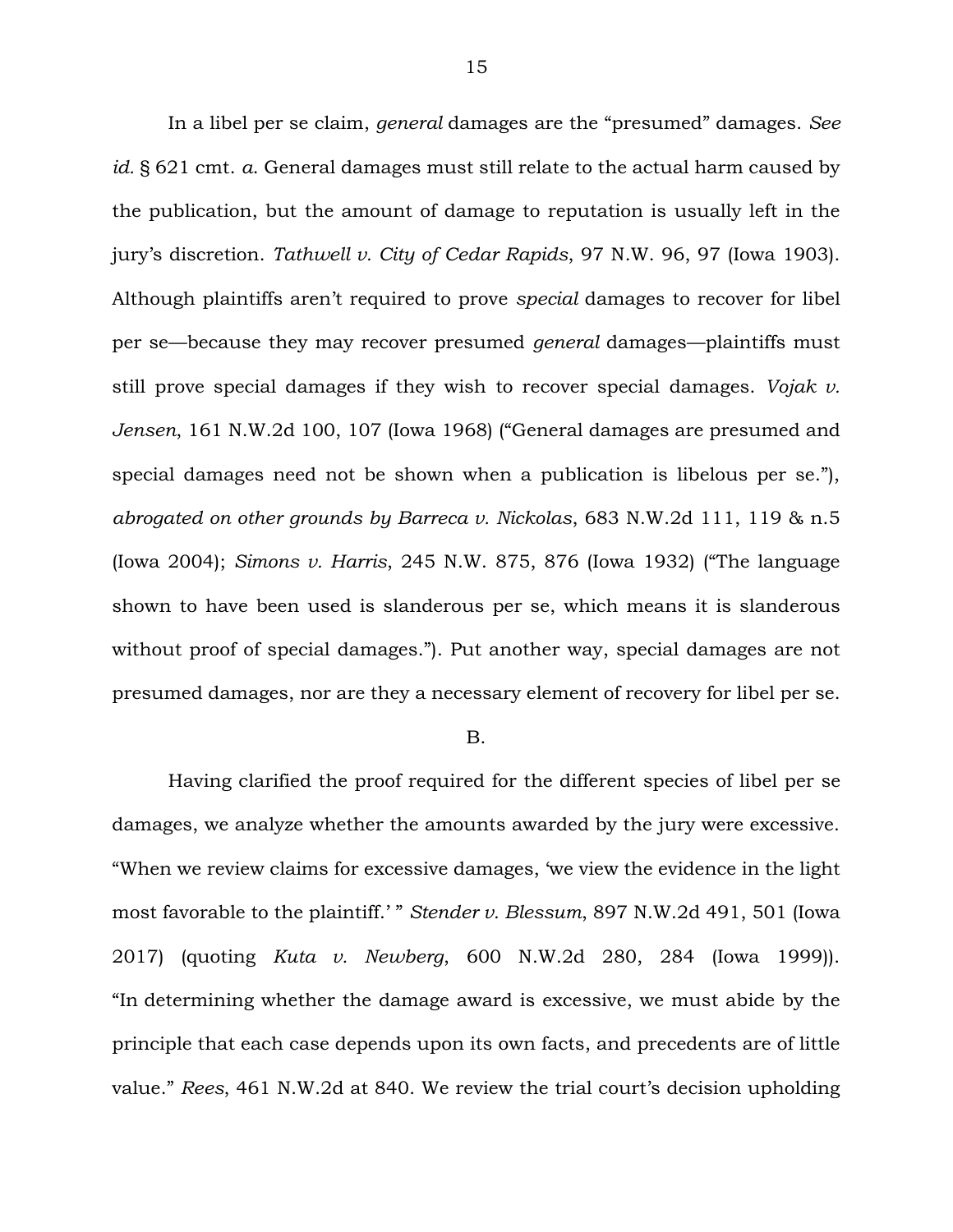a verdict using an abuse of discretion standard since "the trial court had the advantage of seeing and hearing the evidence." *Stender*, 897 N.W.2d at 501.

We come to a claim of an excessive award disinclined to disturb the jury's verdict and will only intervene if we find it "flagrantly excessive or inadequate," "so out of reason as to shock the conscience or sense of justice," "a result of passion, prejudice or other ulterior motive," or "lacking in evidentiary support." *Rees*, 461 N.W.2d at 839 (quoting *Olsen v. Drahos*, 229 N.W.2d 741, 742 (Iowa 1975)). Determination of damages "is peculiarly within the discretion of the jury," but "this discretion is not unlimited." *Brause v. Brause*, 177 N.W. 65, 68 (Iowa 1920).

On the award of damages to Hoffmann Innovations, Hoffmann described what are *special* damages to the business in arriving at his \$4.5 million calculation. But Hoffmann acknowledged on cross-examination that the number largely reflected lost *revenue*—not lost *profits*. The jury nonetheless awarded Hoffmann Innovations \$4.1 million, or 91% of the gross revenue calculation that Hoffmann proposed. Yet Hoffmann only provided one example of a business relationship that he allegedly lost because of Clark's defamatory statements, and he said his company's profit margin was 40% of the \$250,000 estimated revenue from that relationship, or \$100,000. He didn't offer the company's tax returns, any profit-and-loss statements, or any other similar type of proof to prove the claimed damages. On Hoffmann Innovations' overall profit margin, all we have is Hoffmann's testimony that Hoffmann Innovations sold a "low-margin product . . . so we had to sell a lot of them."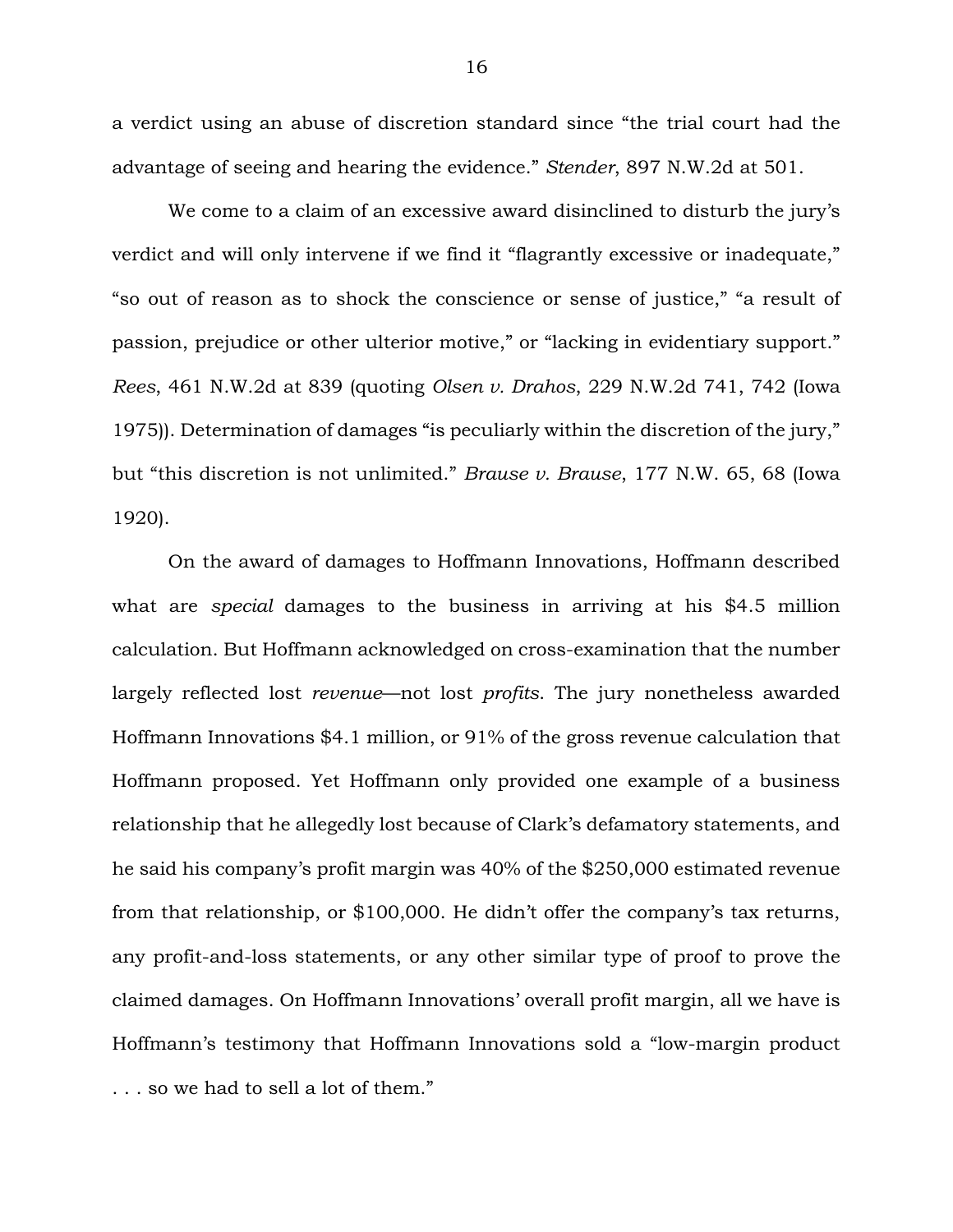The appropriate measure of special damages—"the loss of something having economic or pecuniary value," as the Restatement describes them—is lost profits and not lost revenue. Restatement § 621 cmt. *a*; *see Ballard v. Amana Soc'y, Inc.*, 526 N.W.2d 558, 560–61 (Iowa 1995) (per curiam). Other than Hoffmann's testimony about profits lost on this one particular client, evidence of Hoffmann Innovations' damages in this record is exceedingly sparse. Hoffmann testified that several employees needed to be shifted from their regular tasks to responding to customer complaints that flowed from Clark's defamatory statements, but he offered no evidence about the value of these services. We may alter a judgment that "lacks evidential support." *Claus v. Whyle*, 526 N.W.2d 519, 525 (Iowa 1994) (emphasis omitted). Awarding Hoffmann Innovations damages based on lost revenue—as the jury did—results in a damage award that exceeds the amount that the company would have profited had Clark never published a defamatory statement. We find the verdict as to Hoffmann Innovations' damages flagrantly excessive on this record.

The libel per se damages awarded to Hoffmann personally present a different story. Again, with libel per se, "the jury is allowed to award substantial damages without the necessity of the plaintiff proving actual damage to reputation." *Schlegel*, 585 N.W.2d at 222. Yet even though we don't impose normal standards of proof, we have said that the damages must be "the natural and probable consequences of" the statements. *Rees*, 461 N.W.2d at 839–40. In other words, there must be some connection between the actual or potential harm to the plaintiff and the damages awarded. We have also said there must be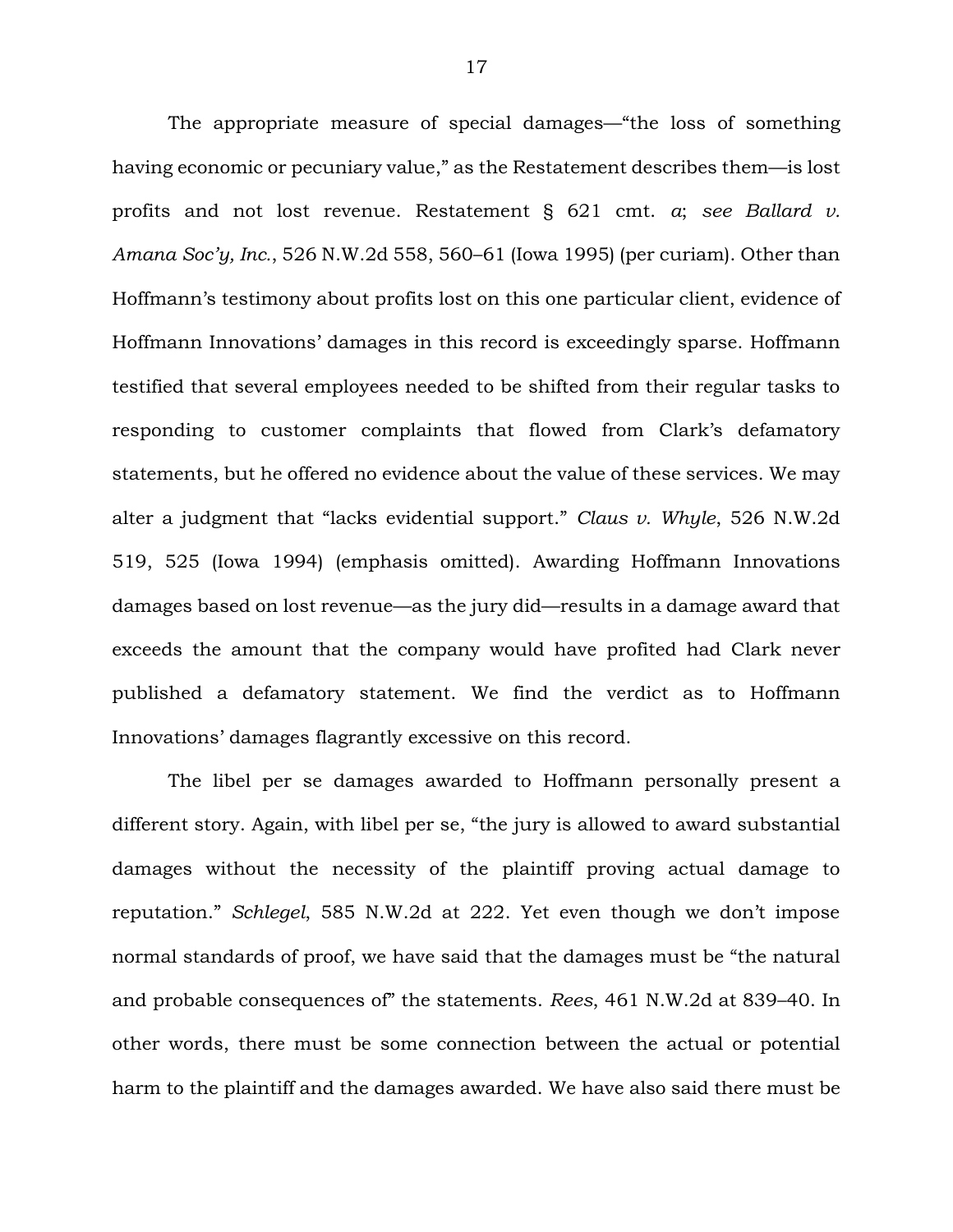proof of the plaintiff's good reputation and of dissemination of the defamatory statements. *Id.*

In *Lara v. Thomas*, we determined that a verdict of \$10,000 in general damages and \$7,500 in punitive damages was not excessive. 512 N.W.2d at 786. The plaintiff sought damages for "injury to her reputation, feelings, humiliation, and mental anguish." *Id.* She offered evidence of "her good reputation, good work record, and the extent of publication." *Id.* Similarly, in *Wilson v. IBP, Inc.*, we upheld \$4,000 in compensatory damages for slander. 558 N.W.2d at 140. We held that the plaintiff had proved these damages based on evidence of the plaintiff's reputation prior to the statements and the plaintiff's testimony of emotional damage from the defamatory statements. *Id.*

In *Rees*, we set aside as excessive a \$250,000 verdict against an attorney who publicly accused the plaintiff of committing extortion and ordered a new trial. 461 N.W.2d at 840. There was no evidence that the plaintiff's reputation was injured or that he suffered any significant emotional distress. *Id.*

Yet we decided *Rees* in 1990, before the means of instantaneous and large-scale distribution that Clark used to defame Hoffmann—social media and podcasts—came into existence. As one commentator has observed, "Given the ease of defaming another person through the social media, it is arguable that a remedy for defamation through presumed damages is more necessary now than ever, even if plaintiffs are not able to provide evidence of actual harm to reputation in a given case." Mike Steenson, *Presumed Damages in Defamation Law*, 40 Wm. Mitchell L. Rev. 1492, 1540 (2014). In *Bierman v. Weier*, we were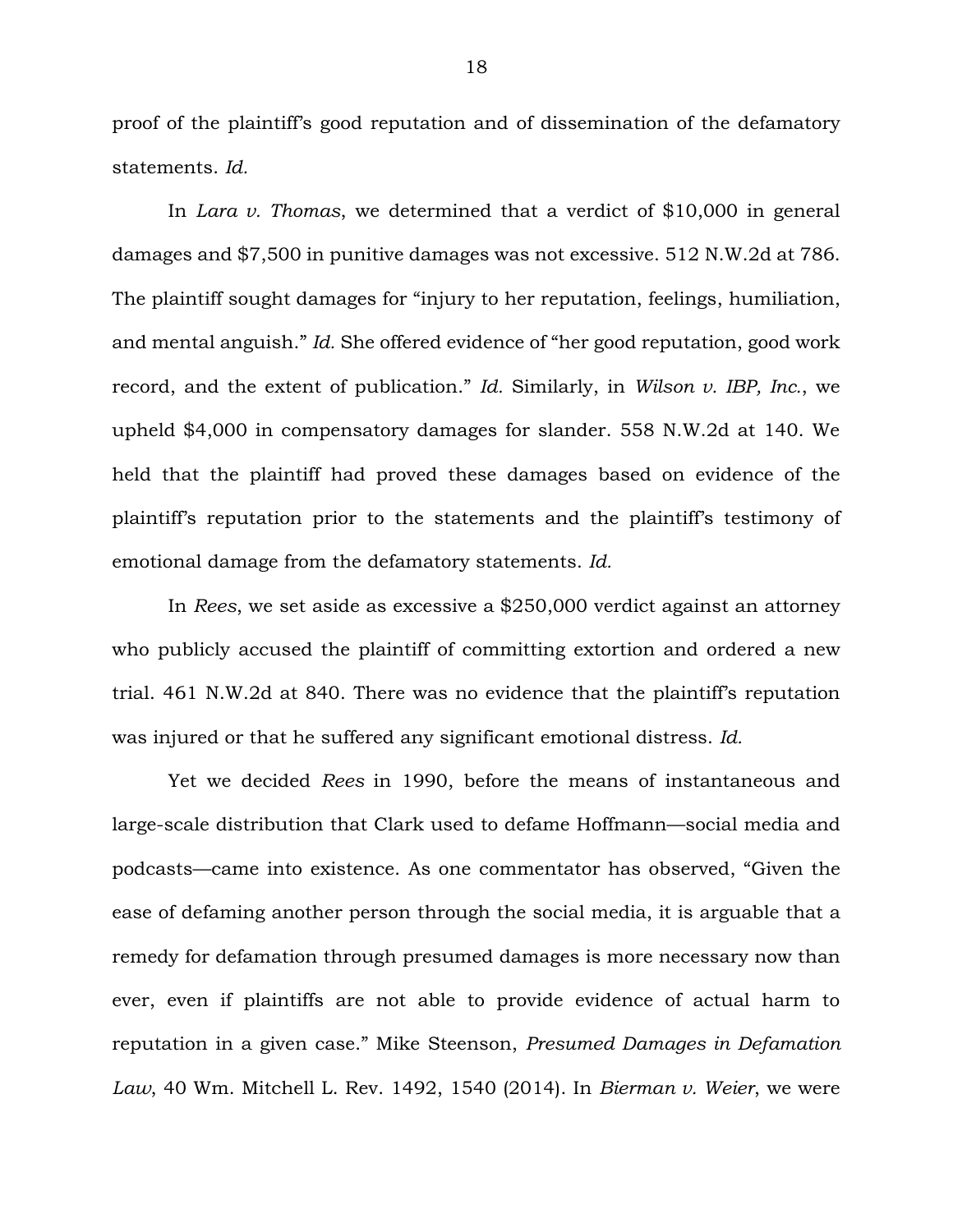asked to decide whether libel per se had a continuing role to play in our legal system. 826 N.W.2d at 454–55. Noting technological changes that had altered the defamation landscape, we held that it did:

This case illustrates why retaining libel per se for private plaintiff/private concern/nonmedia defendants may be appropriate. In our present-day world, accusations can be spread quickly and inexpensively, through self-publishing of a book or otherwise. A generation or two ago, it is entirely plausible that if Scott had decided to write a memoir about his life, it would have stayed by his typewriter and never been copied or distributed. Now, however, for a relatively modest price, it is possible to print 250 copies of a professional-looking book alleging that one's ex-wife is a victim of child abuse from her father. We think libel per se plays a useful role in helping to keep our social interactions from becoming ever more coarse and personally destructive.

Id. at 455. We specifically rejected the argument that the internet "has rendered libel per se obsolete because the targets of defamation can respond quickly at minimal cost." *Id.* at 454. We explained that we were "not persuaded . . . that the Internet's ability to restore reputations matches its ability to destroy them." *Id.*

This case involves defamation over a period of years. Scott Clark used five different Facebook accounts, two under aliases. Clark disseminated his false statements over social media and podcasts to tens of thousands of people. He said that Hoffmann was dishonest and engaged in bribery. He falsely reported that Hoffmann knowingly sold dangerous products out of greed.

Clark engaged in bad faith conduct, threatening repeatedly to harm Hoffmann unless Hoffmann paid him off. Clark posted a video depicting Hoffmann as Adolf Hitler. Hoffmann also had to watch his reputation be "torn apart online" while being limited in how he could respond because of the consent decree. Hoffmann took years to develop his reputation. As a result of what Clark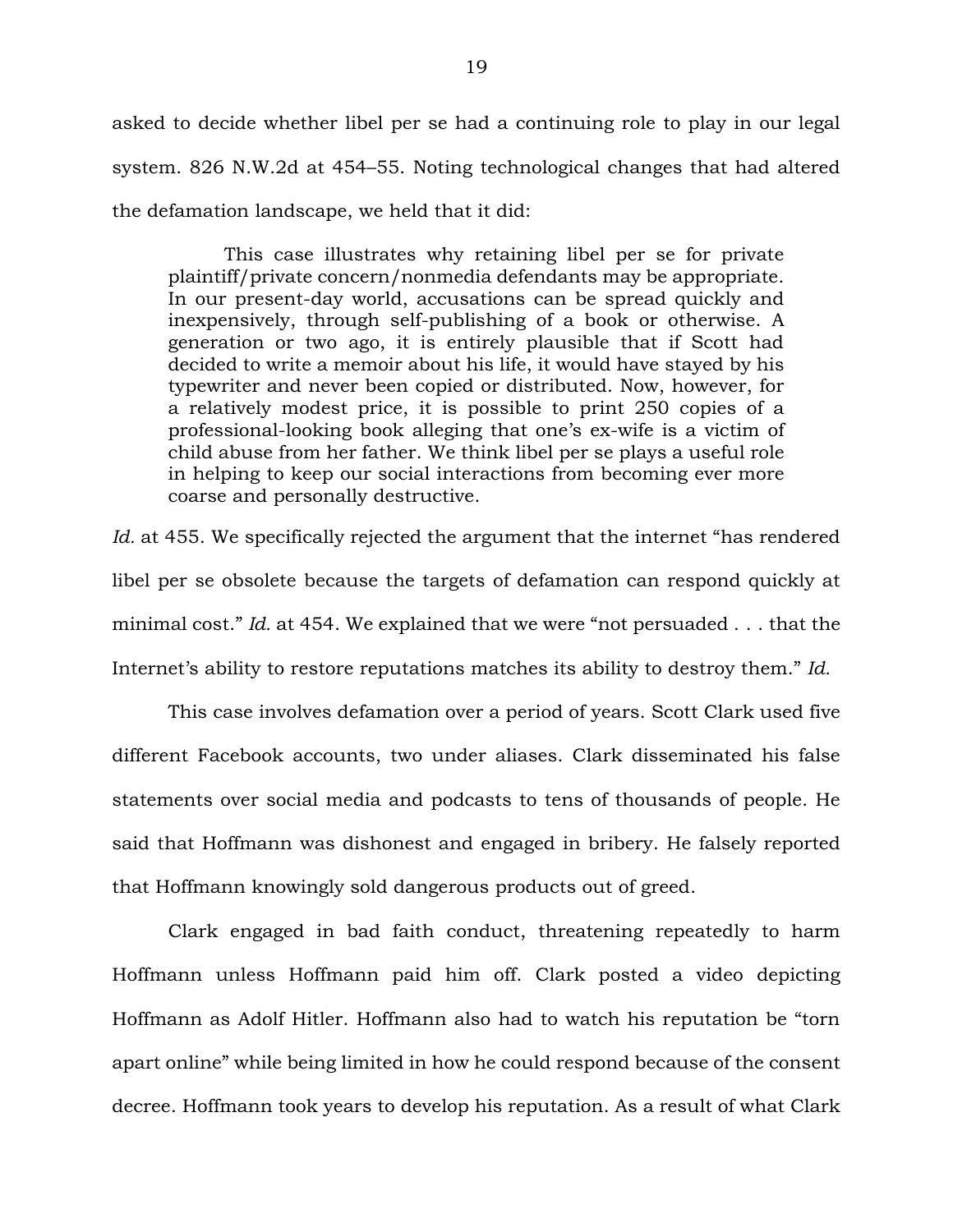put him through, Hoffmann was "stressed to the max." He had trouble sleeping. This was "overwhelming" and "consuming."

In considering whether an award of presumed damages for libel per se is within the range of reasonableness as a natural and probable (although not necessarily proven) consequence of the defendant's conduct in this case, several questions help to focus our inquiry: (1) What was the prior reputation of the plaintiff? (2) Did the plaintiff suffer emotional distress? (3) What type of defamatory statements were made? (4) How many defamatory statements were made? (5) How widely were they disseminated?<sup>1</sup> (6) Over what period of time were they made and disseminated? (7) Were they ever retracted? (8) Was there evidence of bad faith?<sup>2</sup>

The answers to these questions support the very substantial damages that the jury awarded to Hoffmann personally. Hoffmann proved that he had built up his reputation in the car tuning industry over many years. He proved that he suffered emotional harm. He proved that there had been repeated statements to the effect that Hoffmann was a fraudster and a thief disseminated over various media and under various personae over a period of years. Clark never showed contrition for his intentional, bad-faith, abusive conduct. To the contrary, he called in more fire.

<sup>1</sup>*See Eshelman v. Puma Biotech., Inc.*, 2 F.4th 276, 284 (4th Cir. 2021) ("Where North Carolina courts have awarded million-dollar damages awards for defamation, there has been little doubt that the defamatory statements were widely publicized.").

<sup>2</sup>*See MacDonald v. Jacobs*, 201 A.3d 1253, 1260 (N.H. 2019) (allowing an enhanced award of compensatory damages when the defendant acted with "ill will, hatred, hostility, or evil motive" (quoting *Munson v. Raudonis*, 387 A.2d 1174, 1177 (N.H. 1978))).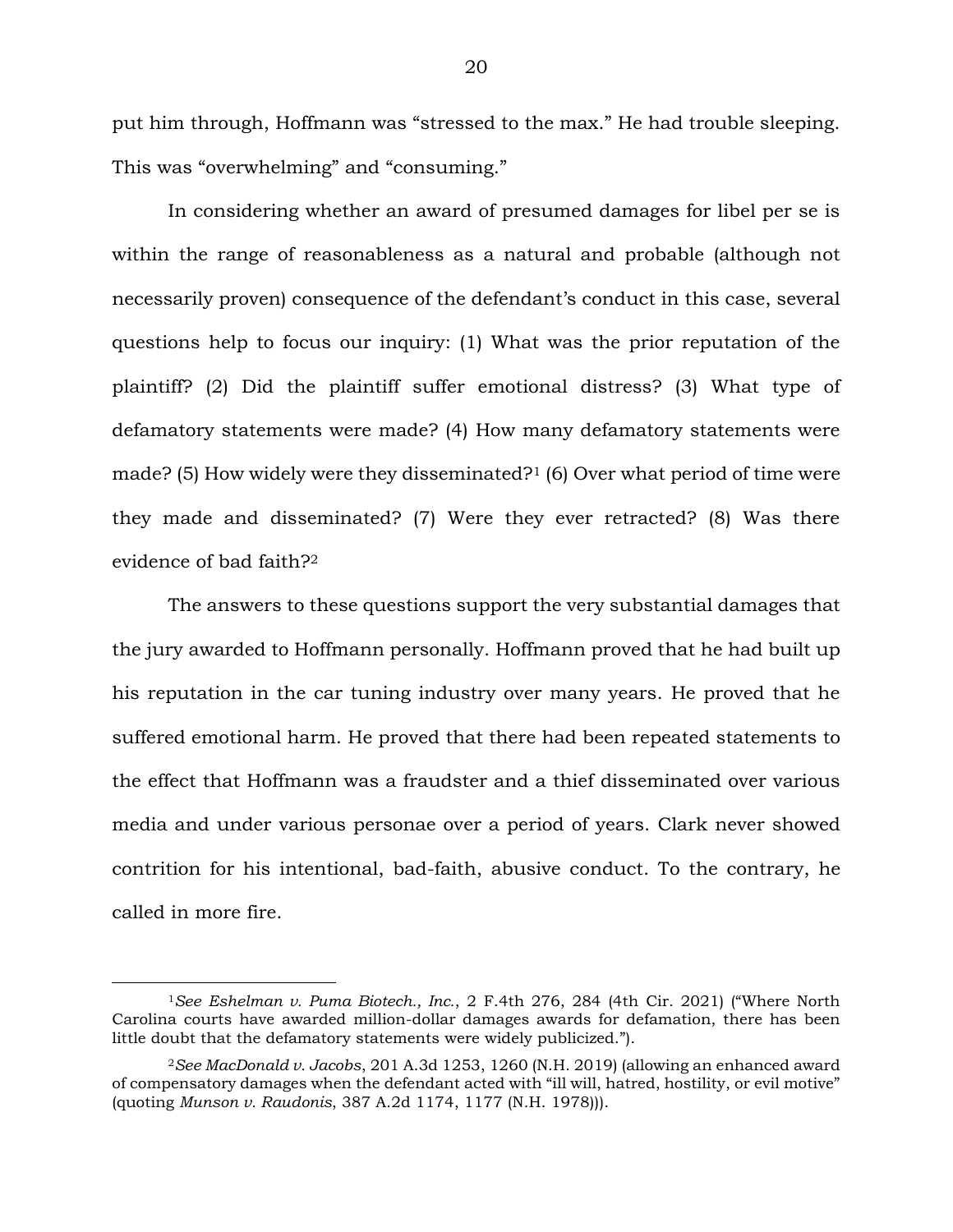In *Smith v. Iowa State University of Science & Technology*, we considered a challenge to a jury's \$500,000 award for noneconomic damages—damages that can't readily be measured in money—on a defendant's claim for intentional infliction of emotional distress. 851 N.W.2d 1, 31–33 (Iowa 2014). We found the damages were within "the range of reasonableness" and declined to disturb the jury's verdict. *Id.* at 33. *Smith*, although not a defamation case, offers a frame of reference. In this case, we likewise find it within the range of reasonableness to sustain a significant damages award for an intentional, long-term, bad-faith campaign of per se falsehoods that caused emotional harm. "Presumed damages are by no means merely nominal. They may at times be quite substantial." *Law of Defamation* § 9:17; *see, e.g.*, *Clark v. Clark*, 867 S.E.2d 743, 757 (N.C. Ct. App. 2021) (upholding a \$1 million award of presumed damages). We hold that the jury's libel per se damages award to Hoffmann totaling \$1 million is not excessive.

Finally, as to Clark's challenge to the punitive damages award, we're reminded that punitive damages "must bear some relationship to actual damages, but there is no formula by which this 'relationship' may be determined." *McCarthy v. J. P. Cullen & Son Corp.*, 199 N.W.2d 362, 369 (Iowa 1972); *see Wolf v. Wolf*, 690 N.W.2d 887, 895 (Iowa 2005) ("[C]ourts must ensure that the measure of punishment is both reasonable and proportionate to the amount of *harm* to the plaintiff *and to the general damages recovered*." (quoting *State Farm Mut. Auto. Ins. v. Campbell*, 538 U.S. 408, 426 (2003))). Since we've already found the jury's compensatory damages award to Hoffmann Innovations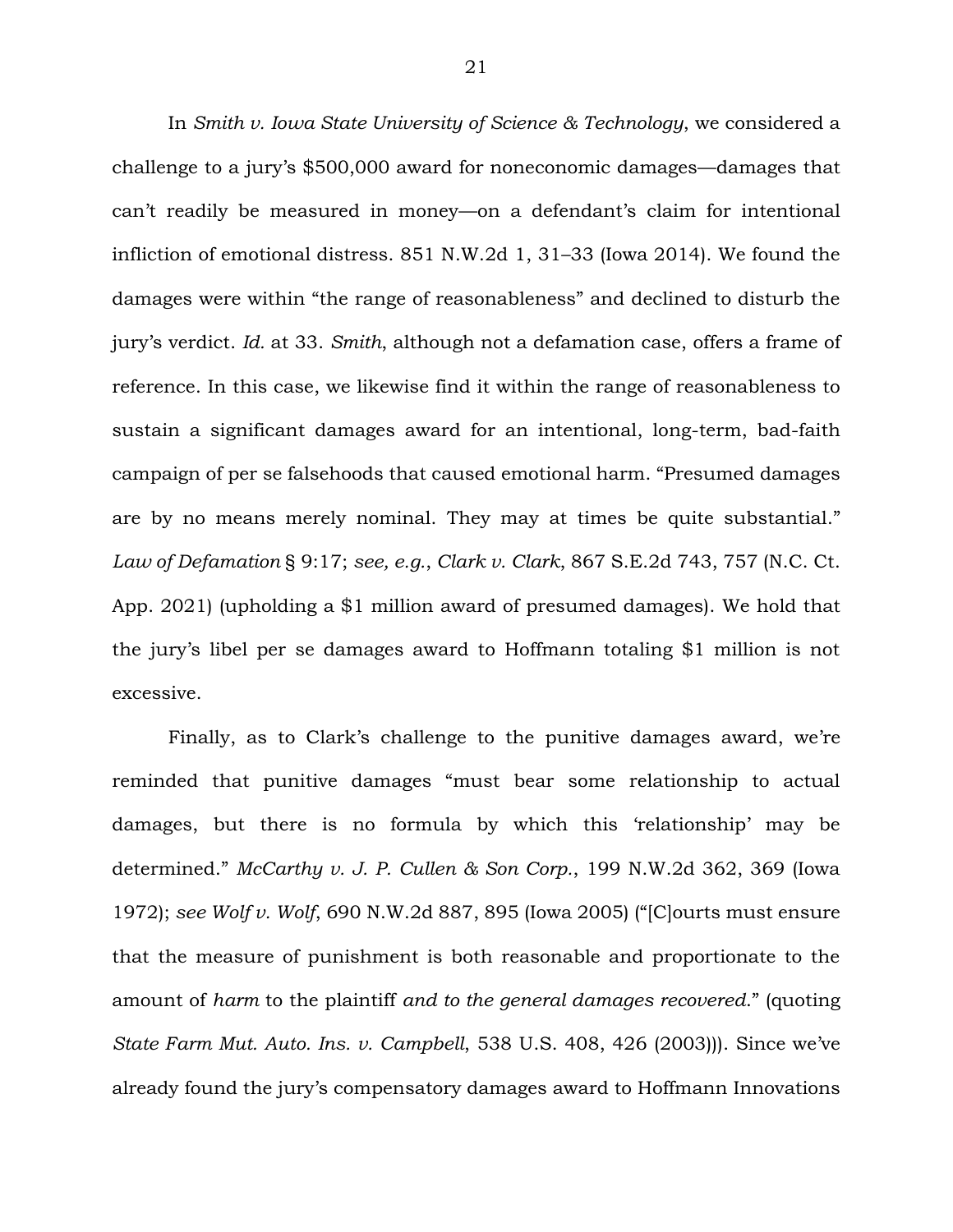excessive, and punitive damages must be tied to compensatory damages, we find the punitive damages award was also excessive. The trial court abused its discretion in finding these damages not excessive.

#### C.

A new trial is thus warranted in this case, but we also possess "inherent power to order a remittitur as a condition to avoid a new trial." *WSH Props., L.L.C. v. Daniels*, 761 N.W.2d 45, 52 (Iowa 2008). Remittitur is an appropriate remedy when: "(1) the jury's damage award was not justified by the evidence before it; (2) the jury failed to respond to the evidence; or (3) the wrong measure of damages was applied." *Id.* (citations omitted). "If the verdicts are the result of passion and prejudice a new trial should be granted, but if they are merely excessive because not supported by sufficient evidence . . . justice may be effectuated by ordering a remittitur of the excess as a condition for avoiding a new trial." *Id.* at 49–50 (quoting *Schmitt v. Jenkins Truck Lines, Inc.*, 170 N.W.2d 632, 659 (Iowa 1969)). In granting remittitur, we reduce the award " 'to the maximum amount proved' under the record." *Jasper v. H. Nizam, Inc.*, 764 N.W.2d 751, 777 (Iowa 2009) (quoting *Knickerbocker v. First Nat'l Bank of Oelwein* (*In re Knickerbocker*), 827 F.2d 281, 289 n.6 (8th Cir. 1987)).

On the damages awarded to Hoffmann Innovations, as described above, the jury appears to have used the wrong measure of damages by accepting almost all of Hoffmann's proposed damages figure that used lost revenue instead of lost profits. Hoffmann only provided evidence of one client that Hoffmann Innovations lost because of Clark's defamation, resulting in a loss of about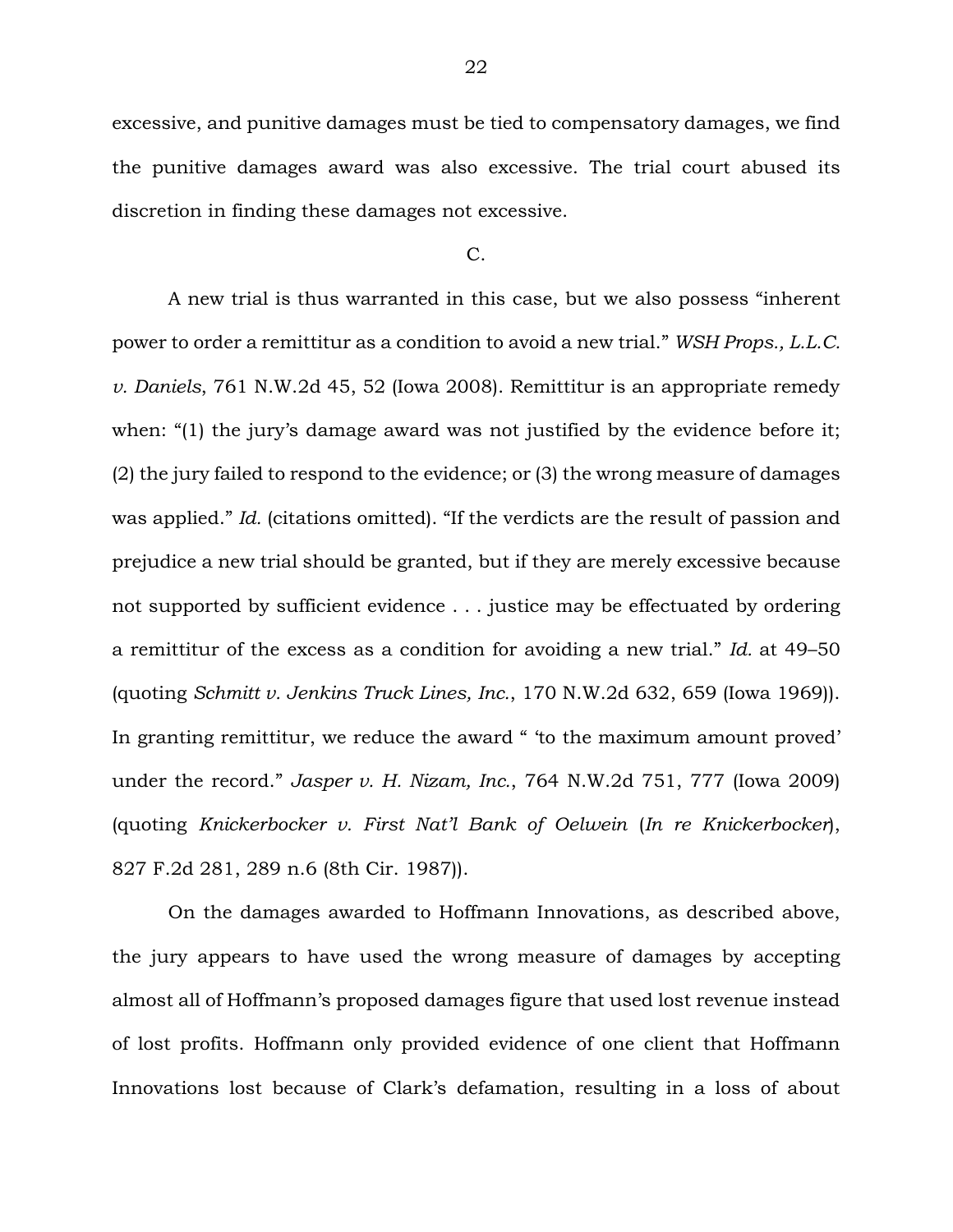\$100,000 in net profits. We thus order a remittitur on the jury's libel per se award, reducing the \$2,060,250 awards against both Clark and RealTuners to \$100,000 total, or \$50,000 against each. We leave undisturbed the compensatory damages awarded to Hoffmann Innovations against Scott Clark of \$27,000 for breach of fiduciary duty, \$102,500 for breach of contract, and \$250,000 for civil extortion, and the district court's attorney fee award of \$210,743.21.

Because we've ordered a remittitur on the damages for libel per se for Hoffmann Innovations—a large portion of the damages awarded in this case remittitur is also appropriate for punitive damages. *See, e.g.*, *Wilson*, 558 N.W.2d at 148 (ordering remittitur of punitive damages from \$15 million to \$2 million in light of the defendant's culpability and the deterrent effect of punitive damages). The jury awarded punitive damages against Clark for \$2 million and against RealTuners for \$3.5 million. Having now reduced the total compensatory damages from \$5,500,000 to \$1,479,500—a reduction to 26.9% of the original award—we believe it appropriate to keep the jury's original ratio of compensatory-to-punitive damages by ordering remittitur of punitive damages by this amount. We therefore order remittitur of punitive damages against Clark personally from \$2 million to \$538,000 and against RealTuners from \$3.5 million to \$941,500.

### III.

If a remittitur is ordered, the plaintiff must choose "between consenting to a reduced, modified or increased judgment amount or proceeding to a new trial."